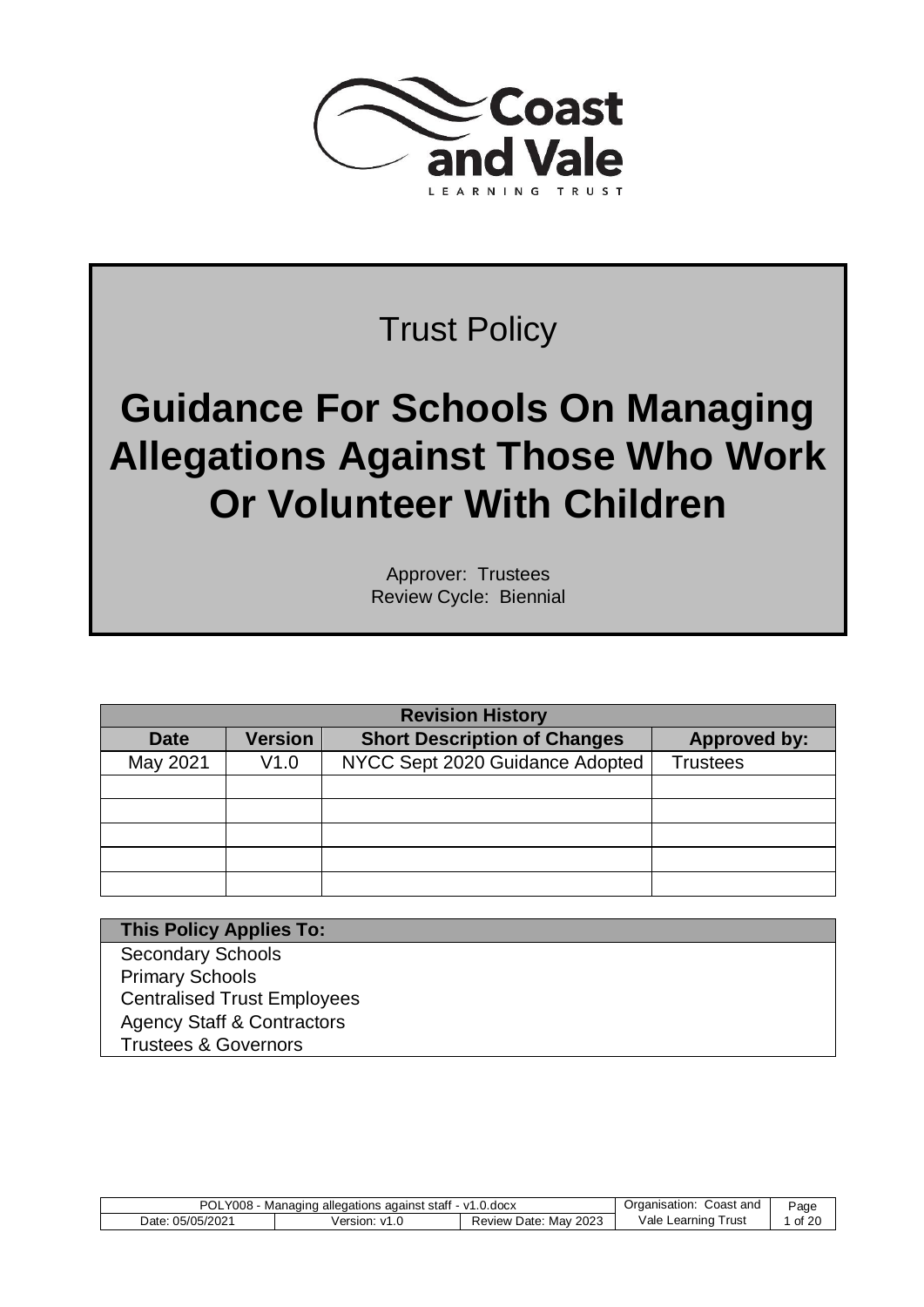|     | <b>Contents</b>                                                              | Page           |
|-----|------------------------------------------------------------------------------|----------------|
| 1.  | <b>Introduction</b>                                                          | 3              |
| 2.  | <b>Definitions</b>                                                           | 3              |
| 3.  | <b>Roles and Responsibilities</b>                                            | 4              |
|     | <b>Local Authority Designated Officer</b>                                    | $\overline{4}$ |
|     | <b>Designated Senior Manager</b>                                             | $\overline{4}$ |
| 4.  | <b>Application</b>                                                           | 5              |
| 5.  | <b>Managing Allegations</b>                                                  | $6\phantom{1}$ |
|     | <b>Identification and Initial Action</b>                                     | 6              |
|     | Initial Action by a Person Receiving or Identifying an Allegation or Concern | 6              |
|     | Initial Action by the Designated Senior Manager                              | $\overline{7}$ |
|     | <b>Allegations Meeting/Discussion</b>                                        | 9              |
| 6.  | <b>Interaction with the School's Policies</b>                                | 10             |
|     | Initial considerations                                                       | 10             |
|     | <b>Employee representations</b>                                              | 11             |
|     | <b>Investigatory process</b>                                                 | 11             |
|     | <b>Target timescales</b>                                                     | 12             |
|     | <b>Precautionary Action/Suspension</b>                                       | 12             |
| 7.  | <b>Information Sharing</b>                                                   | 14             |
|     | Communicating with the Employee                                              | 14             |
| 8.  | <b>Final Review Meeting/Discussion</b>                                       | 14             |
| 9.  | <b>Record Keeping</b>                                                        | 16             |
| 10. | <b>Employment References</b>                                                 | 17             |
| 11. | <b>Referral to DBS and Regulatory Bodies</b>                                 | 17             |
|     | <b>Disclosure and Barring Service</b>                                        | 17             |
|     | <b>Regulatory Bodies</b>                                                     | 18             |
|     | <b>Teaching Regulation Agency</b>                                            | 18             |
| 12. | Allegations against people who are not employees                             | 18             |
|     | Supply staff                                                                 | 19             |
|     | <b>Volunteers</b>                                                            | 19             |
| 13. | <b>Resignations and Settlement Agreements</b>                                | 19             |
| 14. | <b>Whistle-Blowing / Confidential Reporting Policy</b>                       | 20             |
| 15. | <b>Confidentiality</b>                                                       | 20             |

Abbreviations used within this guidance:

| <b>LADO</b>  | <b>Local Authority Designated Officer</b>         |
|--------------|---------------------------------------------------|
| <b>NYSCP</b> | North Yorkshire Safeguarding Children Partnership |
| <b>KCSIE</b> | Keeping Children Safe in Education                |
| <b>NYCC</b>  | <b>North Yorkshire County Council</b>             |
| <b>DBS</b>   | <b>Disclosure and Barring Service</b>             |
| <b>TRA</b>   | <b>Teaching Regulation Agency</b>                 |

| <b>POL</b><br>008<br>0.00c <sub>X</sub><br>stat<br>Managing<br>against<br>allegations<br>$-1/7$ |                  |                               | Coast and<br>sation                    | Page    |
|-------------------------------------------------------------------------------------------------|------------------|-------------------------------|----------------------------------------|---------|
| 05/05/2021<br>⊃ate∵                                                                             | Version<br>$V^7$ | 2023<br>Mav<br>Date<br>Review | ∨ale I<br>rus <sup>t</sup><br>∟earnıno | of $20$ |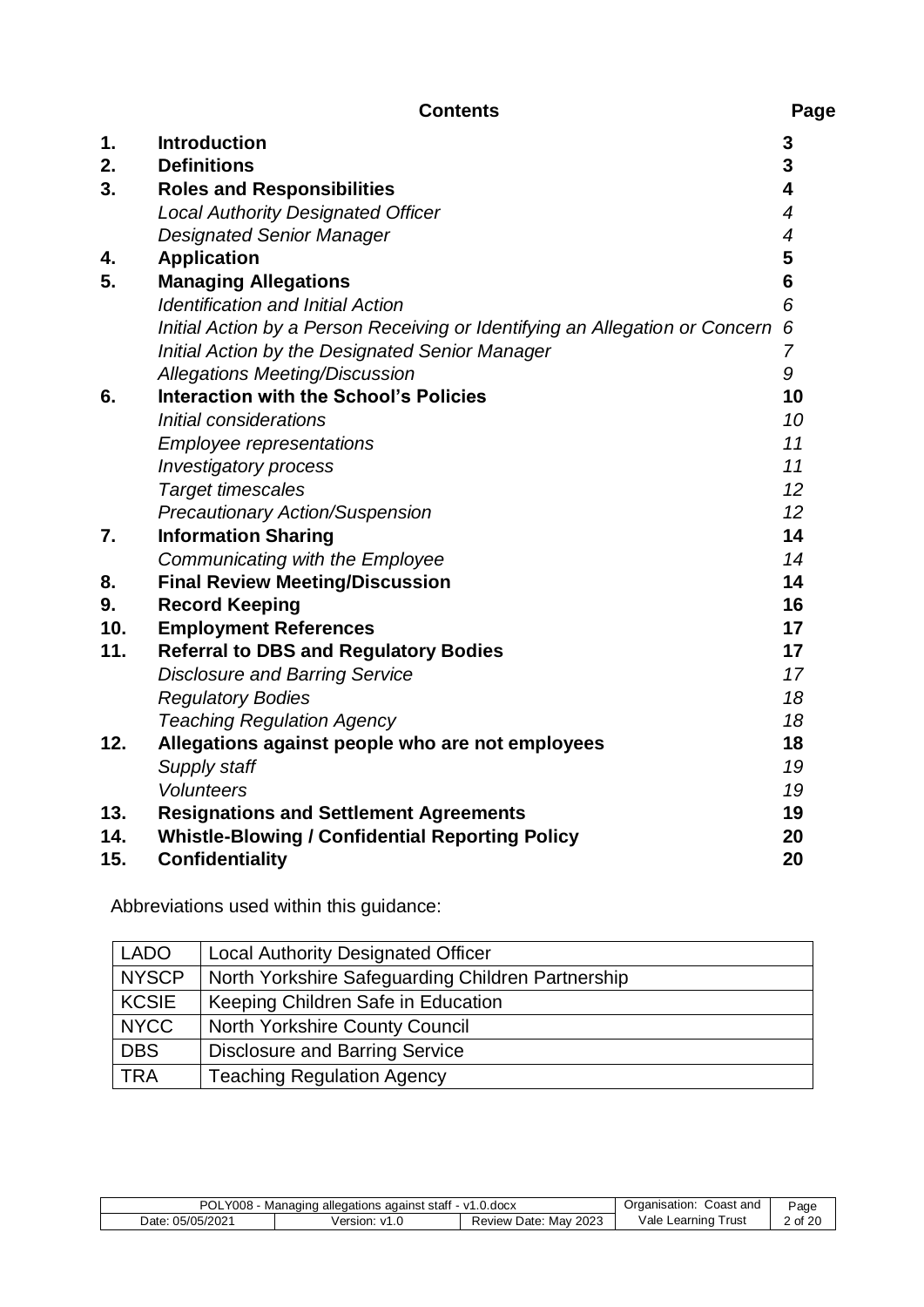# **1. Introduction**

- 1.1 All schools are required to have procedures in place so that any allegations of abuse made against a person who works with children and young people are dealt with fairly, quickly and consistently, in a way that provides effective protection for the child and, at the same time, supports the person who is the subject of the allegation.
- 1.2 This guidance reflects and supplements the North Yorkshire Safeguarding Children Partnership (NYSCP) "*Procedure for Managing Allegations Against Those Who Work or Volunteer with Children*" and should be read in conjunction with that procedure. As such it is based on the statutory guidance contained in "Working Together to Safeguard Children" and "Keeping Children Safe in Education" (KCSIE). Should any variance exist between these documents then the statutory guidance will apply.
- 1.3 This guidance has been developed to help schools:
	- ensure that allegations are dealt with quickly and in a fair manner
	- prevent unsuitable people from working with children and young people
	- promote safe practice and challenge poor / unsafe practice
	- contribute to effective partnership working and information sharing

#### **2. Definitions**

- 2.1 All references in this guidance to 'employees' should be interpreted as meaning all paid or unpaid staff, including volunteers and Governors and Directors and, Trustees for Academy Trusts. The principles will also apply to those people working in the school but who are employed by another organisation or are selfemployed e.g. supply staff, third-party employees, etc. however, please see section 12 for further details.
- 2.2 People whose role places them in a 'position of trust' (as defined in "Working Together") will be considered within the remit of this guidance, even if they are themselves, under the age of 18.
- 2.3 All references to a child, children or young people refers to people under the age of 18 years. In this guidance all will be referred to as child or children.
- 2.4 Working Together and KCSIE do not provide a definition of working with children. Where there is a doubt whether the individual against whom the allegation has been made works with children, advice must always be sought from the Local Authority Designated Officer (LADO). The LADO will determine this on a case-by-case basis and they will apply a wider definition than just those who are in Regulated Activity. The role of the LADO is detailed in paragraph 3.2 below.

| POL.<br>008/        | staf<br>against<br>Managing allegations | $.0.$ doc $x$<br>$-1/7$       | Coast and<br>raanisation:  | Page  |
|---------------------|-----------------------------------------|-------------------------------|----------------------------|-------|
| 05/05/2021<br>Date: | Version<br>$\mathcal{U}^{\mathcal{A}}$  | 2023<br>Mav<br>Date<br>Review | ∨ale I<br>rust<br>∟earnıno | of 20 |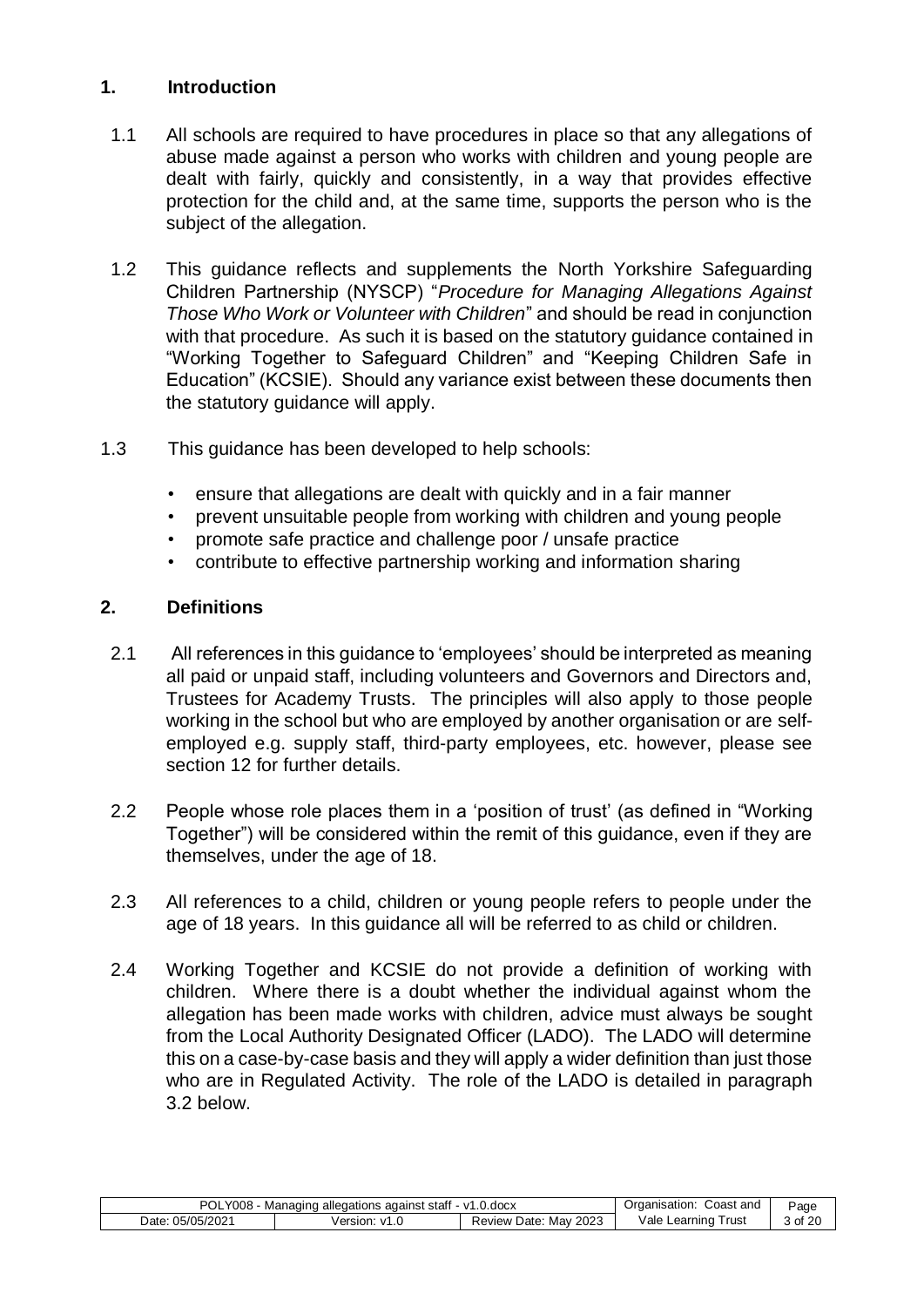# **3. Roles & Responsibilities**

3.1 The roles and responsibilities of the statutory agencies, in relation to dealing with allegations, are detailed in the NYSCP procedures detailed in paragraph 1.2 above.

# *Local Authority Designated Officer (LADO)*

- 3.2 The role of the **Local Authority Designated Officer** (**LADO**) is to provide management and oversight of all cases where allegations are made against staff, supply or volunteers in line with the NYSCP procedure (referred to in point 1.2). This includes advising employers, convening joint meetings, maintaining records and liaising with relevant parties.
- 3.3 The LADO will monitor and review cases on a regular basis depending on its complexity, but usually on a monthly basis. Where the target timescales (see paragraphs 6.8 - 6.9) for completion cannot be met, the LADO will record the reasons for this which will then be outlined and recorded at the final review.
- 3.4 The LADO does not investigate allegations; this responsibility lies with the police, where there is the possibility that a criminal offence has been committed, or the school in line with internal procedures. It is permissible for a school to commission an independent investigation should they wish.
- 3.5 The Duty LADO can be contacted on 01609 533080.

# *Designated Senior Manager*

- 3.6 All schools must appoint a Designated Senior Manager to whom allegations or concerns should be reported. This is not to be confused with a school's Designated Safeguarding Lead. In addition, all schools must appoint a Deputy Designated Senior Manager to whom reports should be made when:
	- the Designated Senior Manager is absent or unavailable, or
	- where the Designated Senior Manager is the subject of the allegation or concern.
- 3.7 The Designated Senior Manager will usually be the Headteacher of the school. In a maintained school, the Deputy Designated Senior Manager will usually be the Chair of Governors. Academy Trusts will need to determine this role taking into account their schemes of delegation. The name, contact arrangements and an explanation of the role of the Designated Senior Manager and their Deputy must be regularly communicated to all employees within the school, usually through both the induction process and safeguarding training.
- 3.8 The role of the Designated Senior Manager is to:
	- Be the first point of contact for relevant allegations

| <b>POL</b><br>Y008<br>against staff<br>.0.docx<br>Managino<br>allegations<br>$-1/1$ |                         |                                | شcast and<br>Organisation: | ⊵age    |
|-------------------------------------------------------------------------------------|-------------------------|--------------------------------|----------------------------|---------|
| 05/05/2021<br>⊃ate:                                                                 | ersion:<br>$\mathbf{v}$ | 2023<br>Mav<br>⊃ate:<br>Review | Vale<br>⊺rust<br>∟earnınɑ  | of $20$ |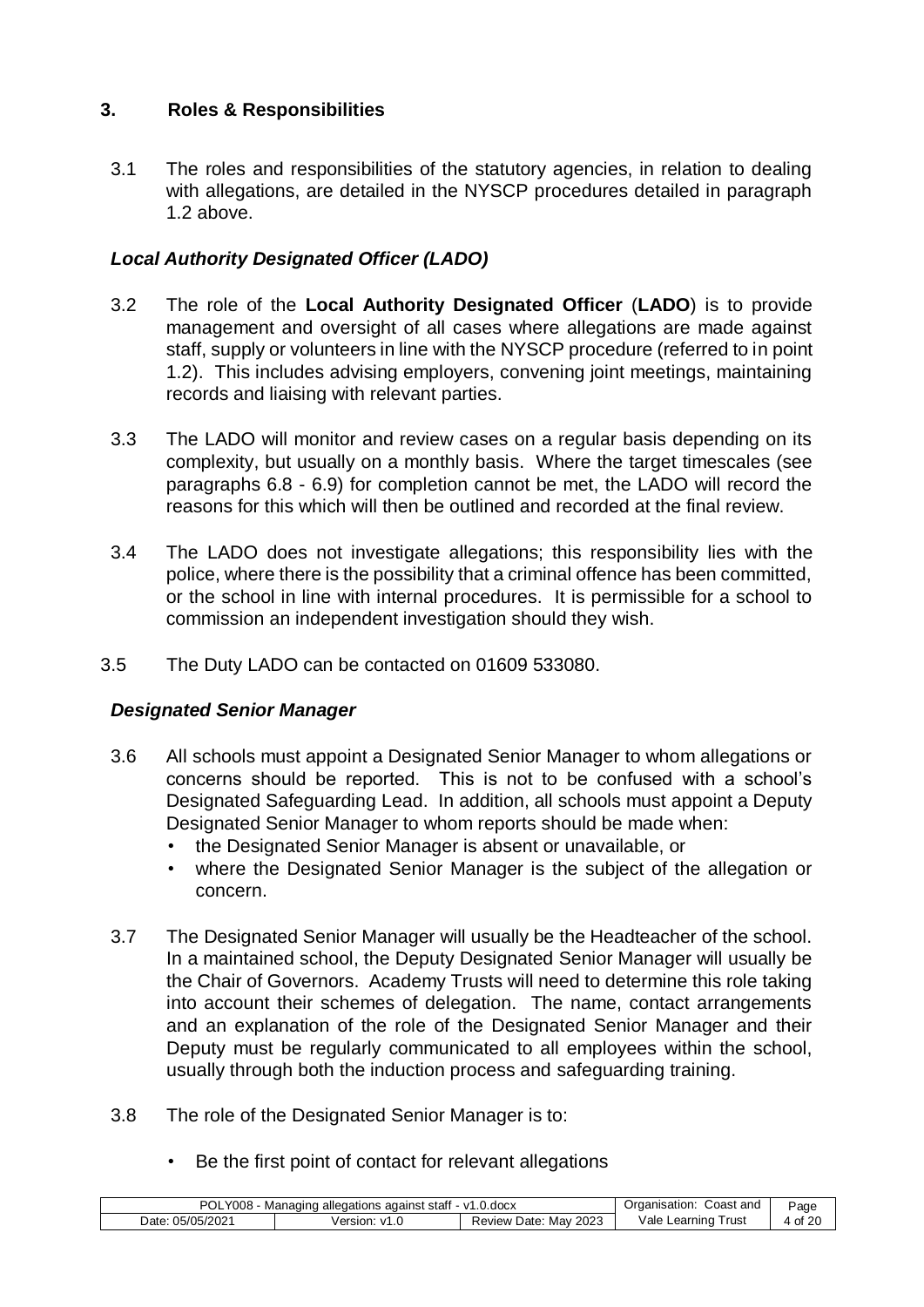- Ensure that the school operates to the NYSCP procedures and this guidance
- Liaise with the LADO on referred cases
- Ensure appropriate referrals are made to the Child Care Duty Team and/or Police or Emergency Duty Team if they are made aware of the issue out of normal working hours when the LADO is not available (follow up with LADO next working day)
- Ensure allegations are investigated in a reasonable and proportionate manner
- Ensure any referrals are made to the DBS or regulatory bodies e.g. Teaching Regulation Agency (see section 11 below)
- 3.9 The Designated Senior Manager and the Deputy Designated Senior Manager must have appropriate knowledge and experience to enable them to undertake their role effectively. In addition, they must be able to apply procedures objectively and have sufficient authority to be able to take all appropriate actions. Training on Safeguarding and Managing Allegations is available from the NYSCP.

# **4. Application**

- 4.1 The NYSCP procedures and this guidance **must be applied** where it is alleged that a person who works (including supply) or volunteers with children has:
	- behaved in a way that has harmed, or may have harmed, a child;
	- possibly committed a criminal offence against, or related to, a child; or
	- behaved towards a child or children in a way that indicates they may pose a risk of harm to children.
	- behaved or may have behaved in a way that indicates they may not be suitable to work with children.
- 4.2 Harm is not defined within KCSIE but is considered to include allegations of sexual, physical, emotional harm and/or neglect. The Children Act 1989 as amended, states 'Harm means ill-treatment or impairment of health or development including for example, impairment suffered from seeing or hearing the ill-treatment of another'.
- 4.3 Further information and examples of relevant behaviour are available in the NYSCP procedures. When it is not clear whether the behaviour constitutes harm the school must seek advice from the LADO.
- 4.4 When considering if a person who works with children has behaved or may have behaved in a way that indicates they may not be suitable to work with children, the following are examples of safeguarding concerns that could be considered:
	- there are concerns about a person's behaviour or conduct in their personal or professional life that might indicate their unsuitability to work with children e.g. possession of a weapon, domestic abuse and/or the sexual or physical assaults of an adult

| POL<br>$\sqrt{2}$<br>0.00c <sub>X</sub><br>50e<br>$\mathcal{M}$<br>Managino<br>against<br>stati<br>allegations |                           |                               | Coast and<br>rganisation<br>.)ro  | Page         |
|----------------------------------------------------------------------------------------------------------------|---------------------------|-------------------------------|-----------------------------------|--------------|
| 5/202<br>ּי ה∩י<br>י/ הר<br>⊃ate:                                                                              | Version<br>۰/1<br>$\cdot$ | 2023<br>Mav<br>Jate<br>Review | _<br>rust<br>ale/<br>earr<br>nınc | of 2r ر<br>∠ |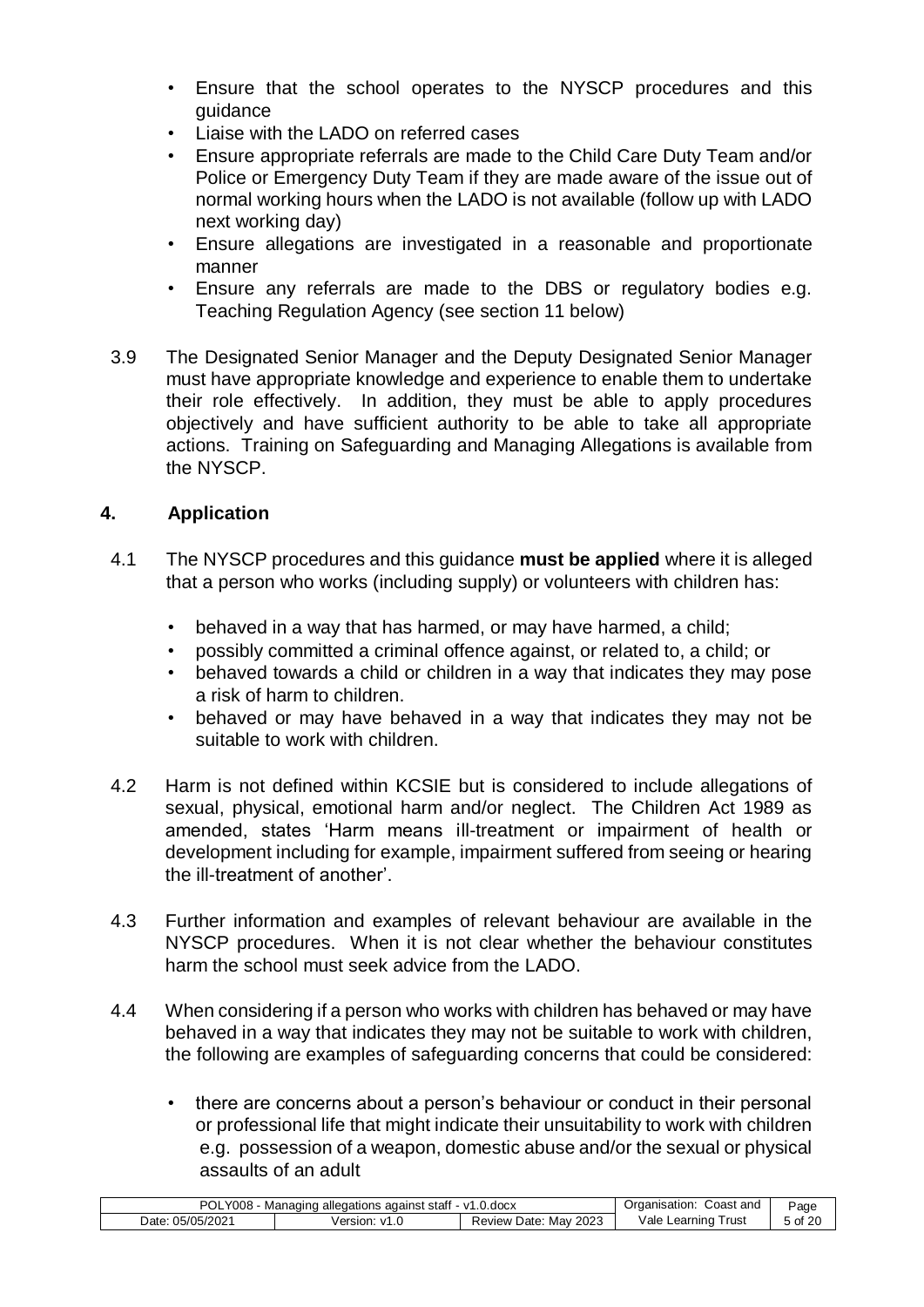- concerns arise about a person's behaviour with regard to his / her own children e.g. when, as a parent or carer, children have become subject to Child Protection Procedures
- where they are closely associated with someone in their personal lives (e.g. partner, member of the family or other household member) who may present a risk of harm to a child.

These examples are not exhaustive, if in doubt, seek advice from the LADO.

- 4.5 Referring these issues will enable an assessment to be undertaken where there are concerns around the transferability of risk to children they work or volunteer with
- 4.6 The NYSCP procedures can also be used where there appear to be patterns of behaviour that cause concern.
- 4.7 The NYSCP '*Non-Recent, Organised and Complex Procedures*' will apply when there are historical allegations (where the reported abuse occurred over one year before it was disclosed) or there are signs of organised or widespread abuse and/or the involvement of other perpetrators or institutions.

#### **5. Managing Allegations**

#### *Identification and initial action*

- 5.1 There are a number of sources from which a complaint or an allegation might arise, including from both children and adults.
- 5.2 It may not always be clear whether an incident constitutes an allegation, whether a child has been harmed or the person poses a risk of harm. In such cases the Designated Senior Manager must seek advice from the LADO who will determine whether the alleged conduct potentially meets the threshold for consideration under the NYSCP procedures.
- 5.3 A clear distinction should be made between an allegation and a concern about the quality of care or practice or a complaint.

# *Initial Action by a Person Receiving or Identifying an Allegation or Concern*

- 5.4 Allegations may be reported to anyone within the school and it is important for that person to know what they should do in this situation. Employees should be familiar with the school's safeguarding policy and receive regular training in line with the statutory requirements in KCSIE. Those receiving the allegations must treat the matter seriously and keep an open mind.
- 5.5 Where the allegation involves an immediate risk to a child or a safeguarding concern that requires an urgent response then this must be reported immediately to the police by calling 999 (emergency) or 101 (non-emergency) in line with the school's child protection or safeguarding procedures.

| <b>POL</b><br>Y008<br>.docx<br>Managinc<br>against<br>staff<br>- v1<br>* alleɑatıo∟ |         |                                | Coast and<br><b>ganisation</b>                       | Page        |
|-------------------------------------------------------------------------------------|---------|--------------------------------|------------------------------------------------------|-------------|
| 05/05/2021<br>Date:                                                                 | /ersion | 2023<br>Mav<br>Date:<br>Review | $\overline{\phantom{a}}$<br>Vale<br>rust<br>∟earnınɑ | $\sim$<br>v |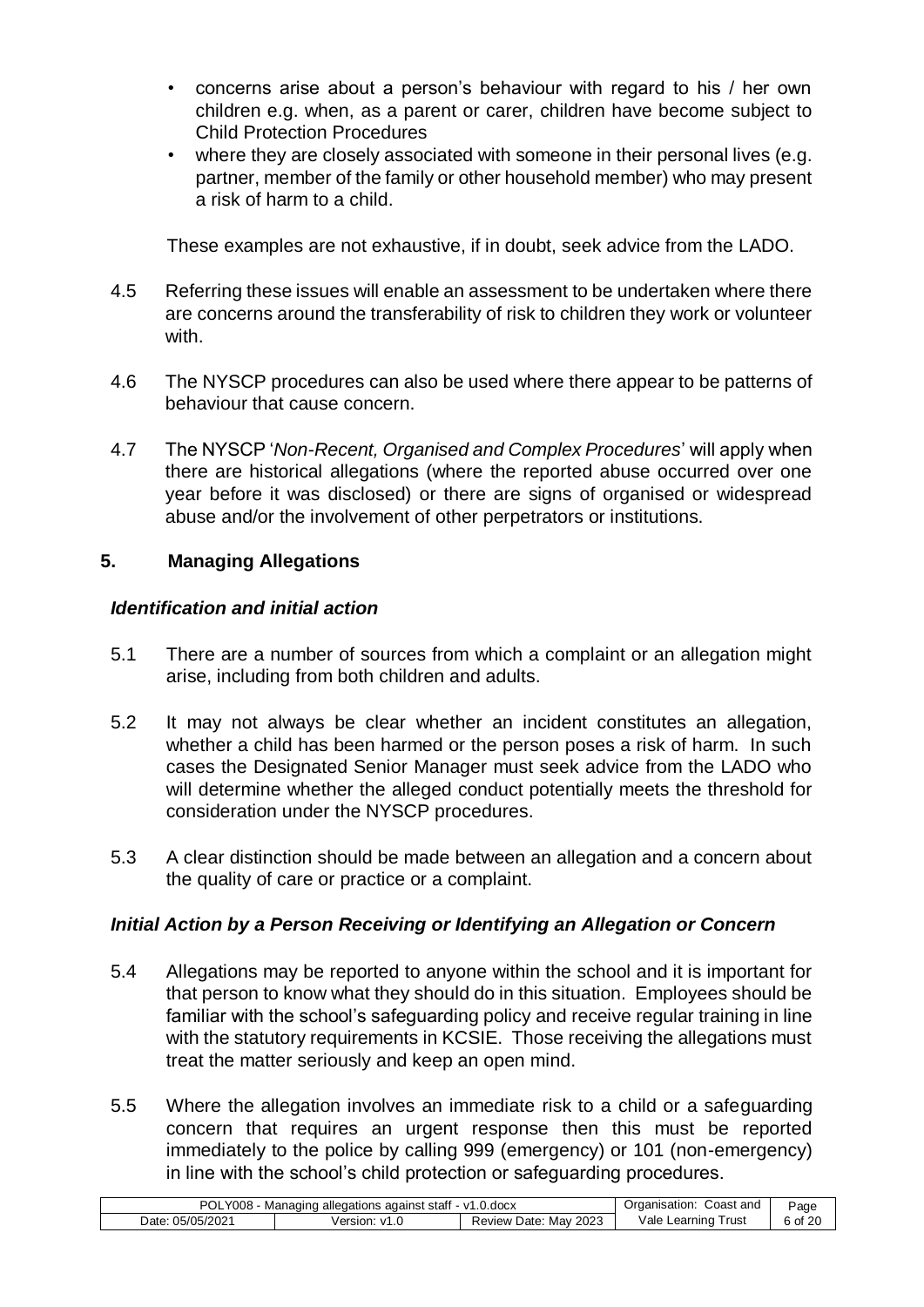- 5.6 In all other cases the individual should:
	- Take any immediate actions as necessary e.g. seek urgent medical attention, remove the member of staff from the area, secure evidence, etc.
	- Immediately report the matter to the Designated Senior Manager, or Deputy Designated Senior Manager where the Designated Senior Manager is absent or is the subject of the allegation.
	- Make a written record of the information (where possible in the child's/adult's own words), including the time, date and place of incident, persons present and what was said
	- Sign and date the written record
	- 5.7 Where an employee has a genuinely held belief that a reported allegation or concern is not being dealt with appropriately within the school this may be reported directly to the LADO (see paragraph 14.1).

#### *Initial Action by the Designated Senior Manager*

- 5.8 When informed of a concern or allegation, the Designated Senior Manager should review the information and determine whether:
	- The issue meets the harm/risk of harm threshold and is therefore an allegation; or
	- The issue may have met the harm/risk or harm threshold and whether advice from the LADO is required; or
	- The issue does not meet the harm/risk of harm threshold and does not need to be referred to LADO (in such cases it may still be necessary to address the issue through internal processes or procedures e.g. disciplinary, capability, complaints procedure)
- 5.9 If the Designated Senior Manager is unclear whether the harm threshold has been met they should make early enquiries with the LADO so that the timescales for referral can be met should the concern become an allegation.
- 5.10 it is strongly recommended that the LADO is consulted regarding whether the harm threshold has been met in all cases referred to the Deputy Designated Senior Manager including where an allegation has been made against the Designated Senior Manager (who is usually the Headteacher). This is in recognition that the Deputy Designated Senior Manager may have less experience of dealing with safeguarding matters e.g. where this is the Chair of Governors which is a voluntary role. In cases where the allegation is against the Headteacher, it is also recommended that an independent person is appointed to undertake any investigation related to possible disciplinary action if this becomes necessary (see paragraph 6.8).
- 5.11 The LADO may advise there needs to be some fact finding to be undertaken by the school which will contribute to the LADO determination of whether the

| POL<br>Y008<br>, against staff<br>$0.$ doc $x$<br>- v1<br>Managing allegations |         |                                | Coast and<br>Organisation:   | Page    |
|--------------------------------------------------------------------------------|---------|--------------------------------|------------------------------|---------|
| 05/05/2021<br>Date:                                                            | /ersion | 2023<br>Mav<br>Date:<br>Review | ∨ale ∟<br>! rust<br>Learning | 7 of 20 |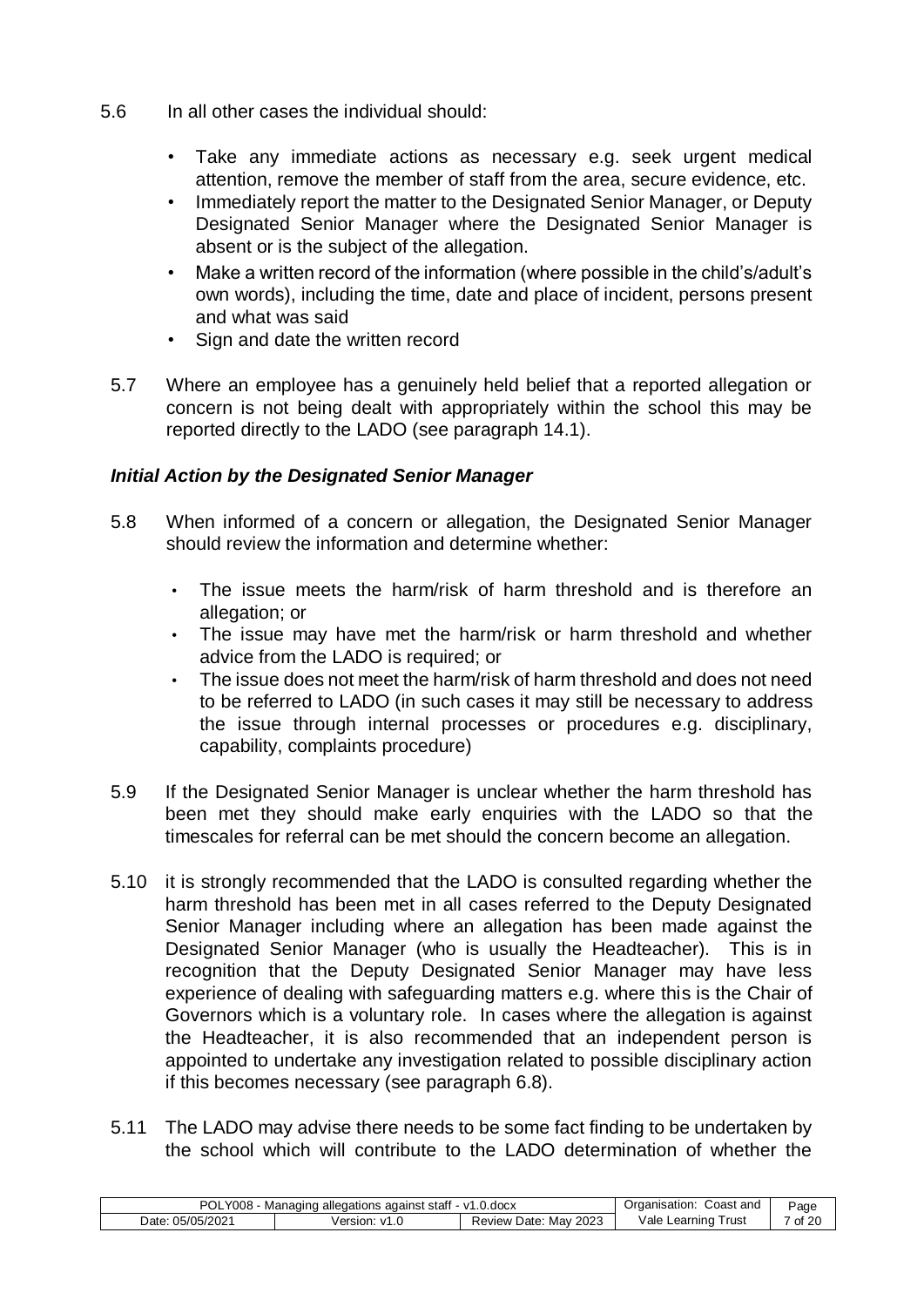threshold has been met. This fact finding is distinct from a formal investigation which may later be required.

- 5.12 Where the harm threshold is met, the Designated Senior Manager **must make a referral to the LADO within one working day.** Reporting should not be delayed and the individual against whom the allegation has been made should not be notified until advice has been sought from the LADO. Equally, witnesses should not be formally approached for their account of the events, however, an initial written summary may be obtained in line with the school's standard practices.
- 5.13 Referrals to the LADO should be made on the NYCC Managing Allegations against Staff Form which is available from the NYSCP website and sent to lado@northyorks.gov.uk.
- 5.14 In all cases, the LADO will advise the Designated Senior Manager, taking advice from the Police and children's social care where necessary, what information can initially be shared with the employee and any child, parent and/or carer and/or third party.
- 5.15 The Designated Senior Manager must also consider any immediate actions which need to be taken in relation to the employee. For supply staff, this should be discussed with the agency. Appropriate actions will depend on the facts of each individual case and the employee's existing awareness of the situation. Actions may include removing an employee from their normal duties or sending them home whilst advice can be sought and initial investigations undertaken. It may be necessary, as the situation develops, to consider suspension from work and further information regarding this is available at paragraphs 6.14 to 6.22.
- 5.16 Early consideration must also be given to the welfare of the employee against whom the allegation has been made and what mechanisms will be put in place to support them (see paragraphs 7.2 and 7.3 for further guidance). It may also be necessary to provide support to other employees who may be involved, possibly as a witness to an incident or event. Where they are members of a union or professional association, employees should be encouraged to contact them for advice and support. Where a representative is available within school, it may be appropriate to allow the employee to be accompanied at any meetings. This is in addition to the employee's right to be accompanied at any meetings held under formal policies e.g. disciplinary, capability, attendance management.
- 5.17 Any initial actions by the school must not prejudice any police or social care investigations and, where possible, advice should be taken from the LADO before sharing any information with the employee or any further fact finding takes place, for example approaching witnesses, etc. However, in some situations the employee may already be aware of an allegation as a consequence of a specific incident in school.
- 5.18 It is the responsibility of the school to ensure there is effective communication with the employee and they should share as much information as possible with

|                  | with the employee and they choald charged mach michington ac pocoloid with |                       |                            |         |
|------------------|----------------------------------------------------------------------------|-----------------------|----------------------------|---------|
|                  | POLY008 - Managing allegations against staff - v1.0.docx                   |                       | Coast and<br>Organisation: | Page    |
| Date: 05/05/2021 | Version: v1.0                                                              | Review Date: May 2023 | Vale Learning Trust        | 8 of 20 |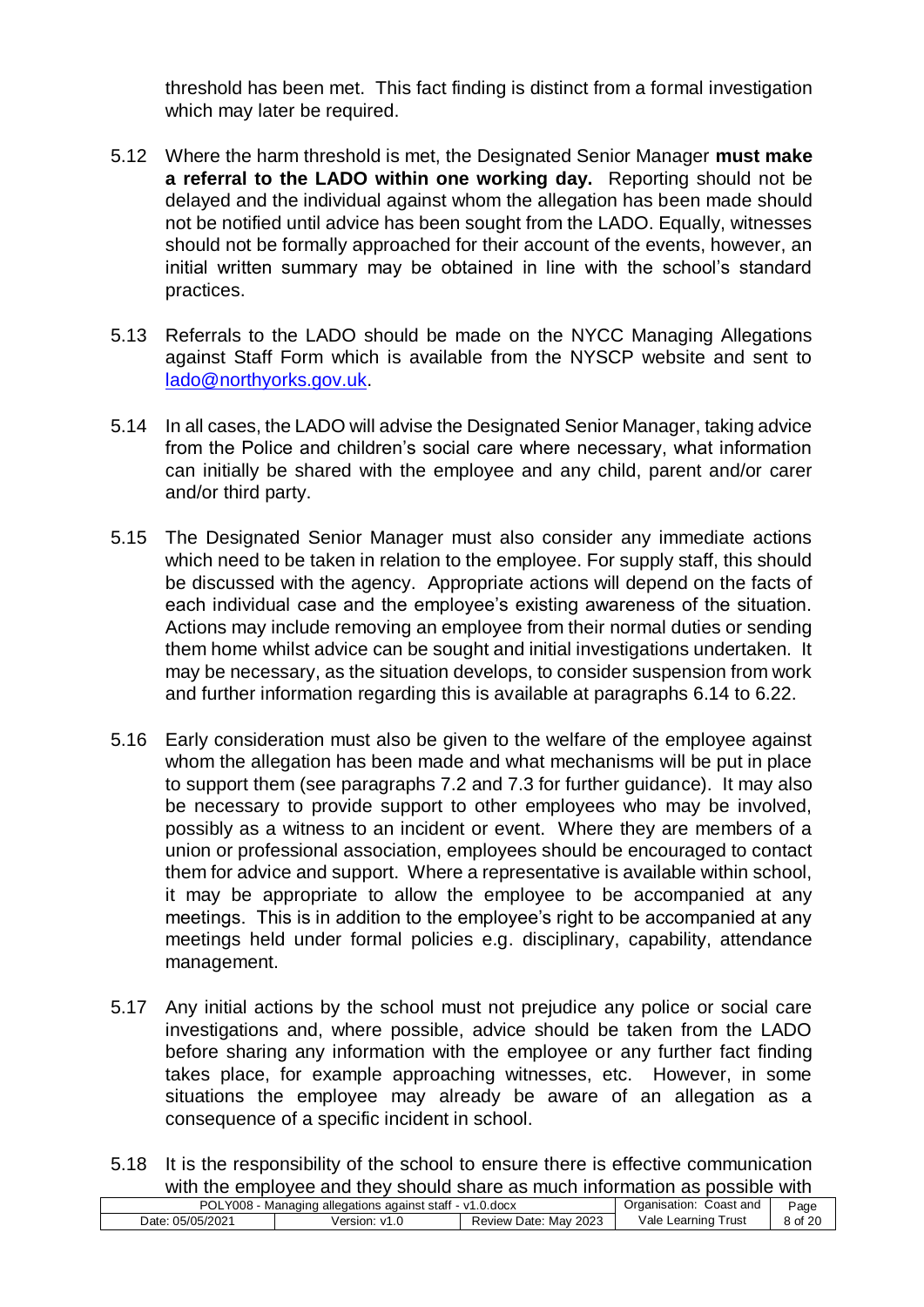the individual, subject to any advice from the LADO. Schools are strongly advised to maintain records of the information they share, and their communications, with employees, possibly in the form of file-notes (see also section 7).

# *Allegations Meeting/Discussion*

- 5.19 The LADO will determine if the threshold within the NYSCP procedures is met. They will then decide if a face-to-face allegations meeting is required or whether information can be shared effectively between relevant parties through a discussion. The LADO will record details of any discussions and share these with the parties involved. The school is advised to maintain a record of all discussions and communications, including via the phone and by e-mail, in its case files.
- 5.20 An allegations meeting will normally only be convened where there is an allegation of a possible criminal offence and police are attending and/or where it is agreed that the case is complex. Where a strategy meeting (convened by NYCC CYPS Children and Families Service) is held, the LADO will attend and the allegations meeting will follow the strategy meeting.
- 5.21 Where an allegations meeting is required it will be arranged to take place **within 3 working days** of the allegation being referred to the LADO.
- 5.22 Prior to the meeting, it should be agreed what information can be shared with the employee, the child and their parent or carer. It should also be agreed what information needs to be brought to the meeting by those attending. For the school this is likely to include any relevant information regarding the child/ren involved and information, previous allegations or concerns about the person who is the subject of this allegation.
- 5.23 There will be a requirement to share general employee information at the allegations meeting. This is usually held on the confidential personal file and relevant documents are likely to include references, employment history, outcome of pre-employment vetting checks including details of the DBS, etc. Any information about other roles working with children which the employee holds outside of school, either paid or voluntary, may also be relevant e.g. other jobs, sports coaching, scouts and girl guiding, etc. The school may also be asked if they are aware whether the employee has any children or lives with any children. Schools are not required to make enquiries to establish this if no information is readily available within school.
- 5.24 The allegations meeting will be chaired by the LADO**.** Other attendees will be determined by the case but will usually include:
	- Relevant social work manager (if relevant)
	- Police representative (if potential criminal offence)
	- Designated Senior Manager/Deputy from the school
	- The school's HR advisor

| POLY008<br>· - ∨1.0.docx<br>⊧alleɑations aɑainst staff<br>Managine |                        |                                  | Coast and<br>Traanisation: | Page |
|--------------------------------------------------------------------|------------------------|----------------------------------|----------------------------|------|
| 05/05/2021<br>Date                                                 | /ersion:<br>$\sqrt{1}$ | 2023<br>Mav<br>Review L<br>Date: | ⊺ิrusเ<br>Vale<br>Learning | ് വി |
|                                                                    |                        |                                  |                            |      |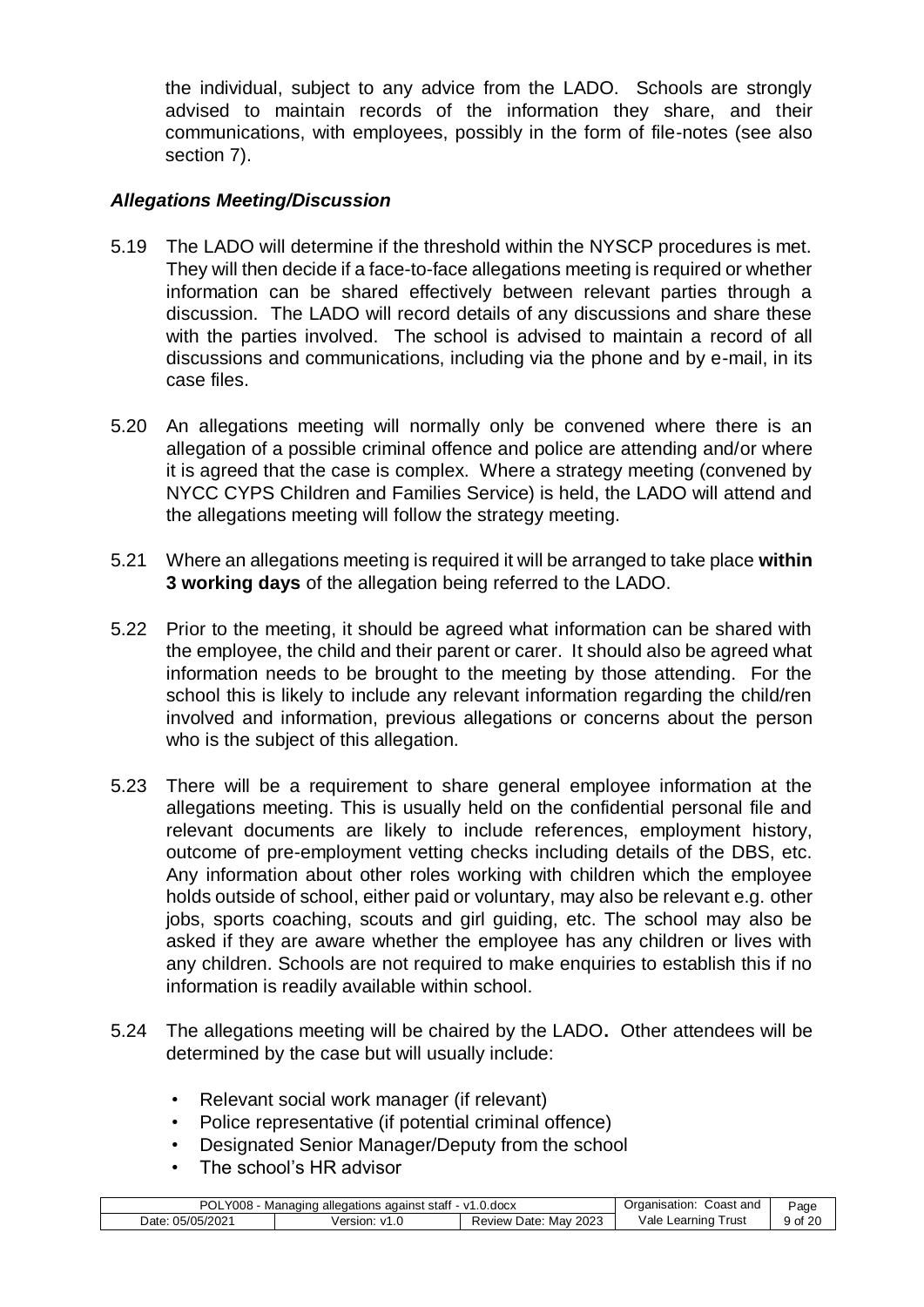- Those responsible for regulation and inspection, where applicable
- Other employers where there are multiple relevant employments
- Other relevant parties as determined on a case-by-case basis
- 5.25 It is important that the school gets the information they require and appropriate direction during the course of an allegations meeting or discussion. This may include some or all of the following:
	- Whether police or social services investigations are necessary
	- What impact these investigations will have on the school's internal processes and investigations
	- How information regarding progress of the case will be shared and named contacts from other agencies from whom updates can be sought
	- What information can be shared with the employee
	- The views of partner agencies around whether suspension is recommended (though this is ultimately a decision for the school – see paragraph 6.14 to 6.22)
	- What information can be shared with the child/parents/carers and third parties
	- What are the parameters of any school investigation i.e. where there are multiple allegations which of these meet the LADO threshold and for them to be defined and recorded in the minutes (see also paragraph 5.24)
	- Whether a referral should be made in terms of interim prohibition to a regulatory body and the school's responsibilities for doing this (see section 11)
	- Whether there are any relevant media restrictions
	- Dates of future meetings
- 5.26 In cases where a number of allegations are made against an employee it may be that not all meet the threshold under the NYSCP procedures. The school may still need to address these other allegations through their internal procedures. However, it should ensure it is clear around which allegations do and which don't meet the threshold. It may be that both types of allegations are investigated through the same process, for example through a single disciplinary investigation and hearing, but only information relating to relevant allegations should be shared as part of the LADO review process. It must also be clearly explained to the employee how each allegation is being considered and which ones meet the threshold and will be categorised under the NYSCP procedure.

# **6. Interaction with the School's Policies**

# *Initial considerations*

6.1 Following consideration by the LADO and when the school has been notified that it may take action under its own procedures, it should consider what action is appropriate based on the facts of the case, including whether precautionary action or suspension is appropriate.

| POL<br>Y008<br>.docx<br>Managinc<br>allegations<br>against<br>stat<br>$\mathbf{v}$ |                      | Coast and<br>Organisation:    | Page                                   |               |
|------------------------------------------------------------------------------------|----------------------|-------------------------------|----------------------------------------|---------------|
| /202<br>ገፍ.<br>י/ הר<br>⊃ate:                                                      | Version <sup>®</sup> | 2023<br>Date<br>Mav<br>⊀eview | –<br>Vale<br>rust<br>_ear <sup>,</sup> | $\circ$ of 20 |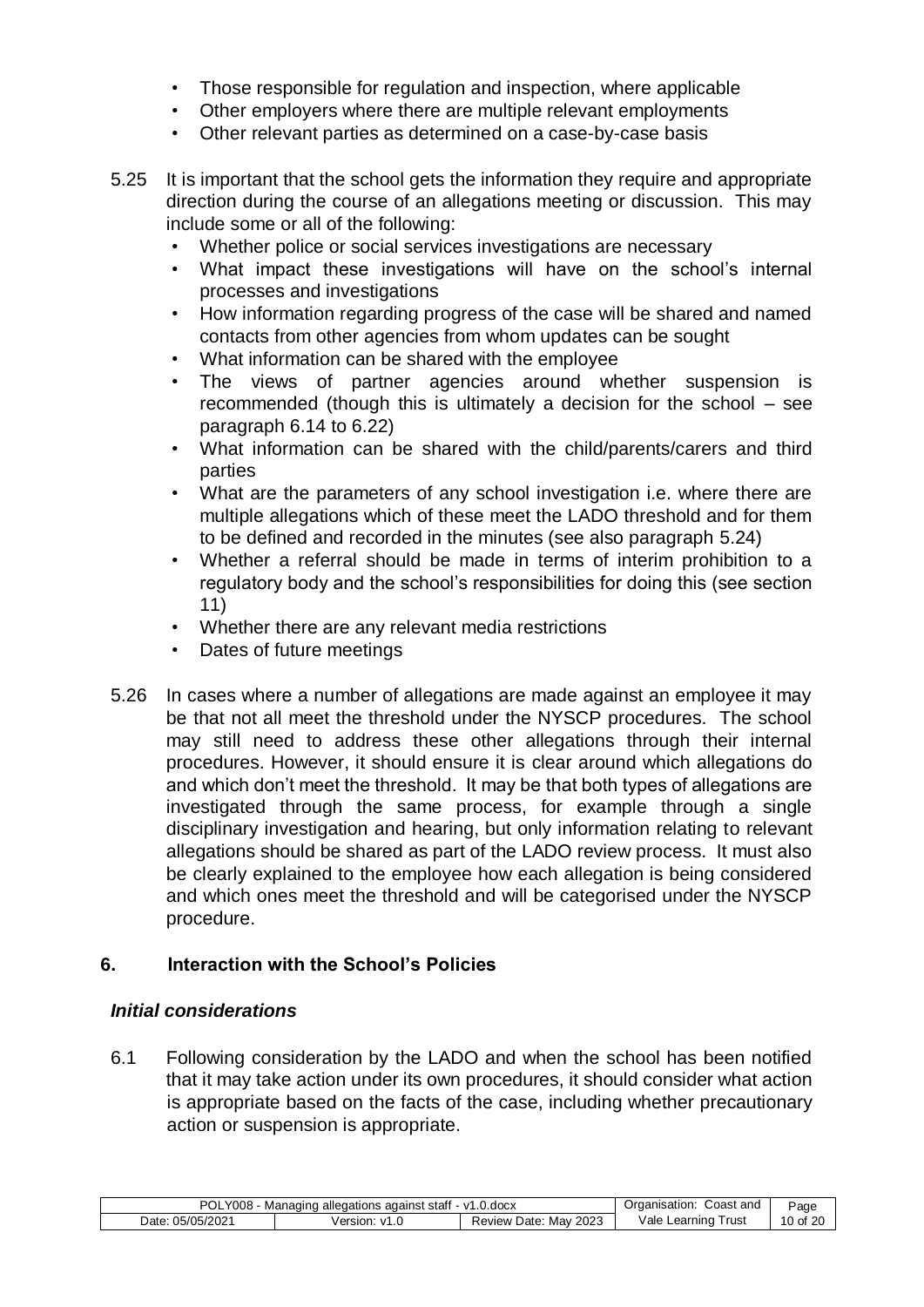- 6.2 In many cases it may be determined that investigation and/or action is required under the school's disciplinary or capability processes or complaints procedure. In some cases, however, it may be that other informal actions are appropriate. The school should take advice from its HR advisor when determining the appropriate action.
- 6.3 In all cases, the policy or process followed may be amended to take into account the timescales and other requirements detailed in the NYSCP procedures and this quidance.

#### *Employee representations*

- 6.4 All employees against whom an allegation has been made, which the LADO has advised meets the threshold, should be provided with the opportunity to respond to the allegation and make representations. It is the school's responsibility to ensure that the employee's voice is heard and that this is fed into the process before the allegation is categorised. Employees should be advised to contact their union or professional association for advice and support in doing this.
- 6.5 How this is done will depend on the process being followed. Where the allegation has been investigated under the school's disciplinary policy, all the evidence against the employee will be shared with them through the hearing process and they will have had the opportunity to respond to this. This information may then be shared at the final review meeting.
- 6.6 However, if the issue has been dealt with through other processes or not through a formal process, the school must give the employee the opportunity to respond to the allegations. Sufficient information regarding the allegation and any fact finding or investigation, should be shared with the employee to enable them to make a full response. The employee should be provided with a copy of the school's response that it intends to share with the LADO. Employees may choose to share any of this information on a confidential basis with their union or professional association representative.
- 6.7 This process must be documented and the school must ensure sufficient information, either in summary form or the written records, is shared at the final review meeting prior to a categorisation decision being made.

#### *Investigatory process*

6.8 If further investigation is needed to decide upon disciplinary action, the school should consider if it has appropriate resources or whether it should commission an independent investigation because of the nature or complexity of the case or to ensure objectivity. The investigation should not be conducted by a relative or friend of the member of staff or an individual who has any other conflict of interest.

| POL<br>.docx<br>allegations<br>stat<br>≅adains∟<br>Managin<br>$\cdot$<br>uuc |         | Coast and<br>anisation:<br>⊃rɑaı | Page                     |          |
|------------------------------------------------------------------------------|---------|----------------------------------|--------------------------|----------|
| /202<br>ገ<.<br>ハトハ<br>Jate:                                                  | √ersior | 2023<br>Mav<br>⊃ate:<br>⊀eview   | Vale<br>rust<br>Learninc | 20<br>Οt |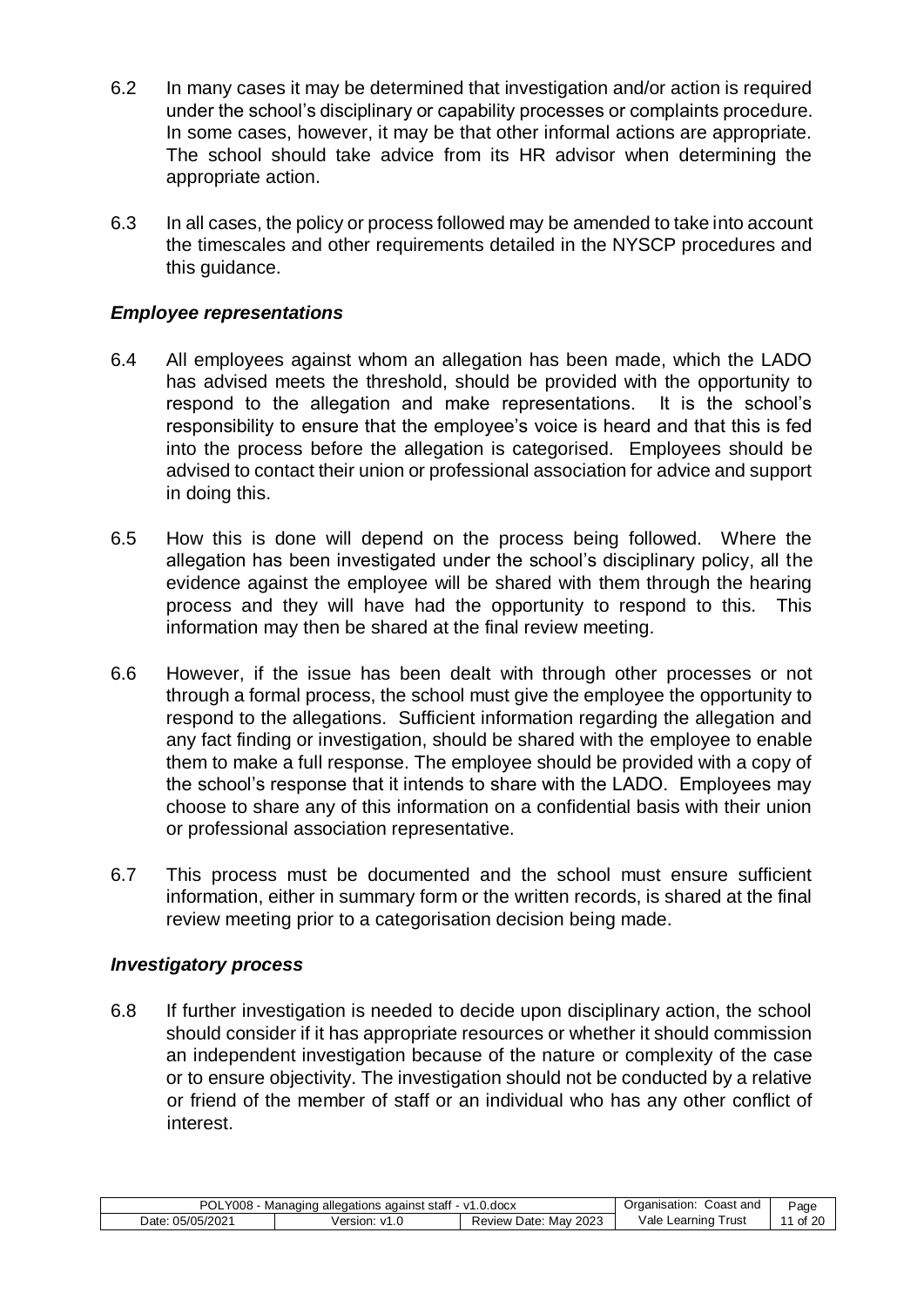- 6.9 The aim of an investigation is to obtain, as far as possible, a fair, balanced and accurate record in order to consider the appropriateness of disciplinary action and/or the individual's suitability to work with children. Its purpose is not to prove or disprove the allegation.
- 6.10 If, at any stage of the investigation, new information emerges that requires a child protection referral, the investigation should be held in abeyance and only resumed, if agreed, with children's social care and the Police in consultation with the LADO. Consideration should again be given as to whether suspension is appropriate in light of the new information.
- 6.11 In employment generally, an employer does not have to wait for the police to complete their investigations before taking action against an employee. However, this needs to be managed in partnership with other agencies and it is recommended that HR advice is sought. It is also worth noting that the outcome of a disciplinary process will not necessarily agree with the outcome of criminal proceedings due to different measures of evidence, and thresholds for criminal and disciplinary findings.
- 6.12 There will need to be consideration as to how the voice of the child and/or parent/carer will be "heard" and managed within any investigation

# *Target Timescales*

- 6.13 The indicative timescales for the investigation and categorisation of allegations are contained within the NYSCP procedures. The school should ensure that allegations are investigated as a priority to avoid unnecessary delay, though the time taken to resolve individual cases will depend on a range of factors including the nature, seriousness and complexity of the allegation.
- 6.14 In the event that there are any delays in the process the school should notify the employee of the reasons for these.

# *Precautionary Action / Suspension*

- 6.15 It is for the school to determine whether it is necessary to take precautionary action in relation to the employee whilst the case is being investigated, though consideration should be given to the views of partner agencies involved in the allegations meeting/discussion. In all cases the school should take advice from their HR advisor.
- 6.16 When determining any precautionary action the school should consider the alternatives to suspension, based on an assessment of risk, as follows:
	- Redeployment so the individual does not have direct contact with the child/ren involved
	- Provision of an assistant to be present when the individual has contact with children

| <b>POL</b><br>Y008<br>against staff<br>- v1.0.docx<br>Managing<br>allegations |                | شcast and<br>:Jraanisation     | ⊵age                      |          |
|-------------------------------------------------------------------------------|----------------|--------------------------------|---------------------------|----------|
| 05/05/2021<br>⊃ate:                                                           | ersion:<br>1/1 | 2023<br>Mav<br>Review<br>⊃ate: | Vale<br>⊺rust<br>Learning | 12 of 20 |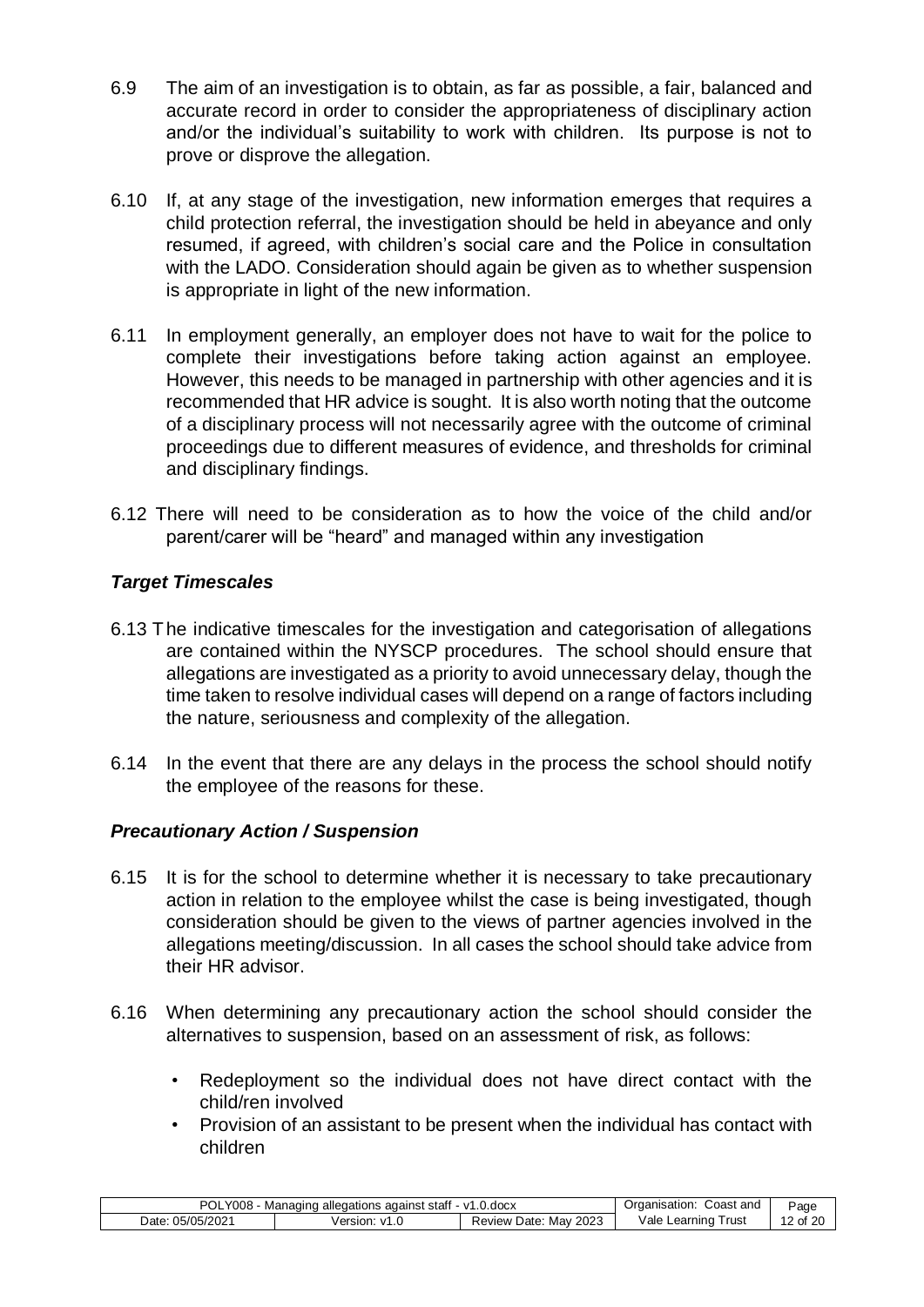- Redeployment to alternative work so the individual does not have unsupervised access to children
- Temporary redeployment to another role in a different location or to work from home
- 6.17 Suspension should only be considered where:
	- There is cause to suspect a child or other children at the place of employment is/are at risk of harm
	- If the case is so serious that it may be grounds for dismissal
	- There are significant concerns that the employee will impede the workplace investigation which cannot be mitigated through other means (see paragraph 6.15 above)
- 6.18 When determining whether suspension is required, schools should give due consideration to the potential permanent professional reputational damage to employees that can result from suspension where an allegation is subsequently not substantiated.
- 6.19 Where there are to be enquiries by children's social care or the Police, the LADO will canvass their views whether the employee needs to be suspended from contact with children and the school must give appropriate weight to this advice when considering its decision.
- 6.20 The arrangements for suspension should be in line with the school's disciplinary policy and be on full-pay and without prejudice. However, for allegations covered by the NYSCP procedure, a suspension may take place prior to any decision being made to commence a disciplinary process. Where a union or professional association representative is available within school, it may be appropriate to allow the employee to be accompanied at any suspension meeting.
- 6.21 Where suspension is considered necessary, the Designated Senior Manager must record the rationale and justification for this decision and provide a copy of this to the LADO. The written record should also include what alternatives to suspension were considered and, if they were rejected, why.
- 6.22 Written confirmation of any suspension must be sent to the employee within **one working day**, giving as much detail as appropriate regarding the reasons for the suspension. At the point of suspension, the employee should be informed of their named contact within the school and provided with that person's contact details.
- 6.23 Any suspension should be kept under review and regular contact maintained with the employee to inform them of progress, though it may not always be possible to share full details of a case.

| <b>POL</b><br>.0.docx<br>. staff<br>$-1/1$<br>against<br>allegations<br>Managino |                                        | Coast and<br>Jrganisation:     | ⊵age                     |                      |
|----------------------------------------------------------------------------------|----------------------------------------|--------------------------------|--------------------------|----------------------|
| 05/05/2021<br>Date                                                               | /ersion<br>$\mathcal{M}^{\mathcal{A}}$ | 2023<br>Mav<br>⊃ate:<br>Review | vale<br>rust<br>∟earnın∩ | $\sim$<br>ാറ<br>. of |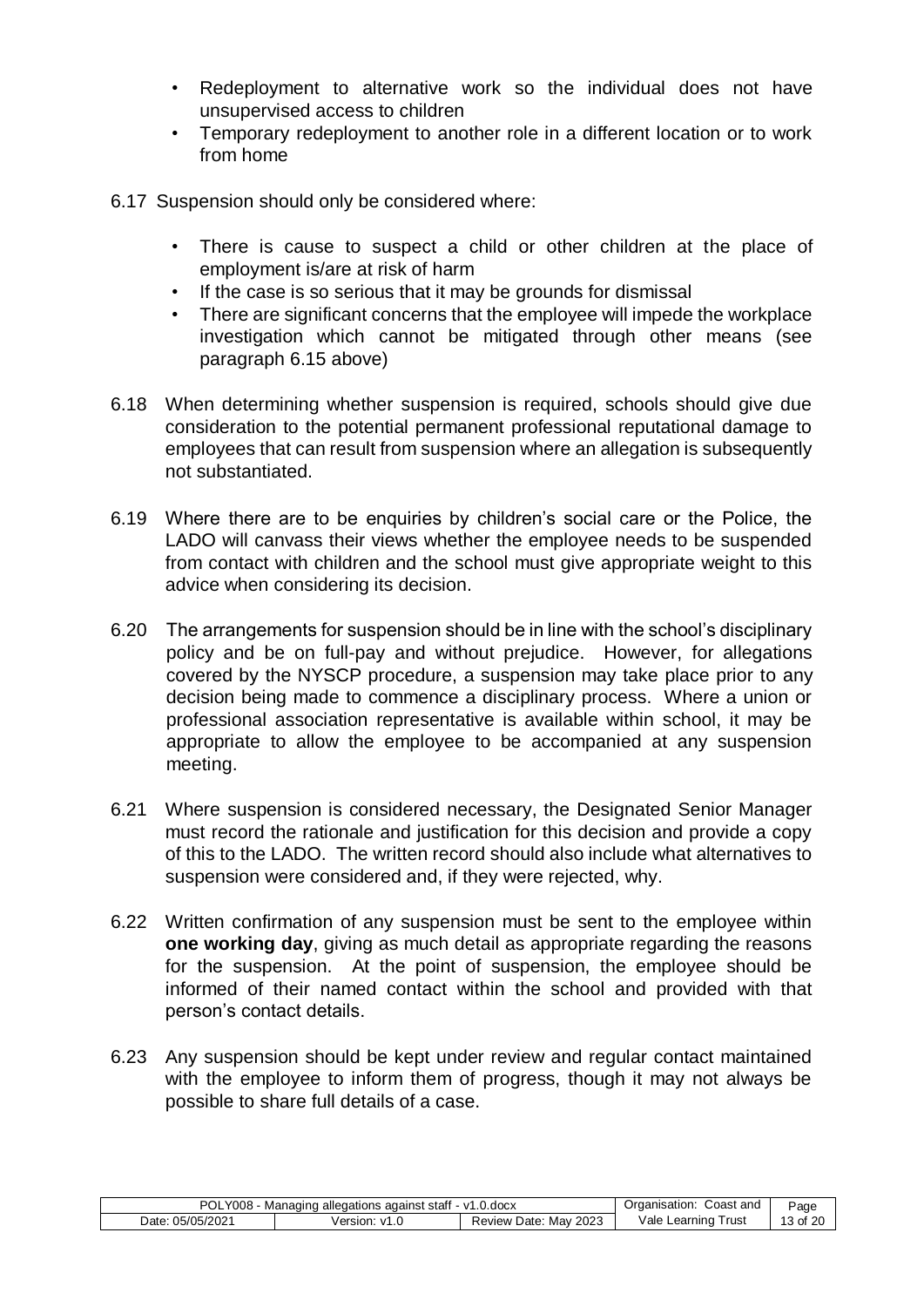6.24 When a suspended person is to return to work, the school should consider what help or support might be appropriate, and also how best to manage the employee's contact with any child/ren concerned.

# **7. Information sharing**

7.1 It is the responsibility of the school to inform relevant parties e.g. parents/carers, the employee, etc. of allegations, how these are being dealt with and the progress of the case. However, **guidance must always be sought from the LADO regarding what information can be shared, when and with whom**. The school may also wish to take legal advice around sharing information.

# *Communicating with the Employee*

- 7.2 The school has a duty of care to any employee against whom an allegation has been made and has a responsibility to keep them informed. However, in matters covered by the NYSCP procedures, the requirements of the police and/or social care investigations will take precedence.
- 7.3 Subject to any restrictions on the information that can be shared, the Designated Senior Manager should, as soon as possible, inform the referred person about the nature of the allegation, how enquiries will be conducted and the possible outcome. The referred member of staff should be:
	- treated fairly and honestly and helped to understand the concerns expressed and processes involved
	- kept informed of the progress of the case and given the opportunity to participate fully in any investigation and to make full representation (see paragraphs 6.4 to 6.7)
	- made aware of the possible outcome of the processes and the implications in terms of references and referrals to regulatory bodies and/or the DBS
	- notified of any precautionary action which is to be taken, including, in the case of suspension, their nominated contact officer and their contact details
	- advised to contact their union for advice and support if they are a member
	- informed of any support arrangements which will be put in place or is available to them, including through the school's Employee Assistance Programme
- 7.4 Schools are strongly advised to maintain records of the information they share and their discussions with employees throughout the process, possibly in the form of file-notes.

# **8. Final Review Meeting / Discussion**

8.1 On the conclusion of the case, there will be a final LADO review meeting / discussion involving all relevant parties who were involved in the initial allegations meeting / discussion.

| <b>POL</b><br>008/<br>$-$ v1.0.docx<br>allegations<br>. staff<br>against<br>Managing |         | Coast and<br>"ganisation:      | Page                                      |                       |
|--------------------------------------------------------------------------------------|---------|--------------------------------|-------------------------------------------|-----------------------|
| 05/05/2021<br>Date:                                                                  | /ersion | 2023<br>Mav<br>Review<br>Date: | ∨ale<br>rust<br>_ear <sup>.</sup><br>nına | ∼÷<br>$\Lambda$<br>vı |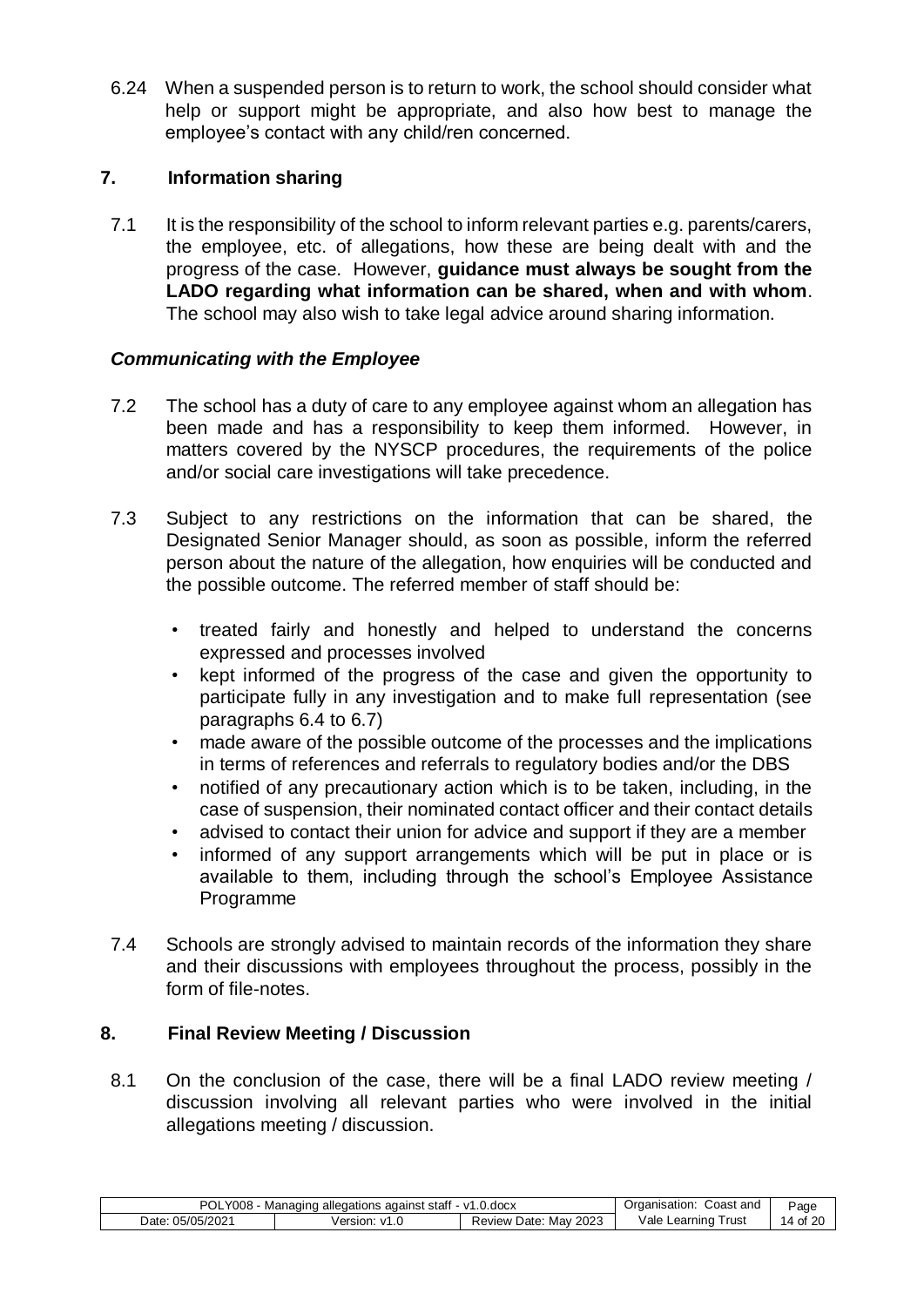- 8.2 The final review meeting / discussion will consider relevant information gathered during the investigation and the outcome of that investigation. The main purpose of the final meeting is to categorise the allegation(s) in line with KCSIE.
- 8.3 At the meeting, the school will be required to share information regarding the actions and investigations it has taken and the outcome of these processes. The school should be clear about the evidence it has to support any information shared. For example, the school must explicitly state where it has no written records around historical issues which have been shared verbally and explain the source of that information.
- 8.4 Where the outcome of a disciplinary process may have a direct impact on the categorisation of the allegation, it is recommended that the notification of the disciplinary decision to the employee is delayed until after the final review meeting/discussion. The employee must be informed of this delay and the reasons for it at the earliest opportunity. In such cases, the Chair of the disciplinary panel may be involved in the final review meeting/discussion.
- 8.5 The possible outcomes are below:

**No further action** – the allegation, after consideration, does not meet the criteria for the NYSCP procedures

**Substantiated** – there is sufficient evidence to prove the allegation

**False** – there is sufficient evidence to disprove the allegation

**Malicious** – there is sufficient evidence to disproved the allegation and there has been a deliberate act to deceive

**Unfounded** – to reflect cases where there is no evidence or proper basis which supports the allegation being made

**Unsubstantiated** – there is insufficient evidence to prove or disprove the allegation. The term, therefore, does not imply guilt or innocence.

- 8.6 The final categorisation of the allegation will be a multi-agency decision based on views of the parties involved in the final review meeting / discussion.
- 8.7 The school is required to inform the employee, in writing, of the outcome and categorisation of the allegation on the conclusion of the case. It is recommended that the school takes HR advice when compiling this notification. The notification will include:
	- A comprehensive summary of the allegation
	- Details of how the allegation was followed up and resolved
	- The outcome into which the allegation has been categorised
	- Relevant actions and decisions taken by the school

| <b>POL</b><br>Y008<br>.0.docx<br>against staff<br>$\mathsf{M}$ 1<br>, allegations<br>Managino |                          |                                | Coast and<br>Organisation:            | Page       |
|-----------------------------------------------------------------------------------------------|--------------------------|--------------------------------|---------------------------------------|------------|
| 05/05/2021<br>Date:                                                                           | 'ersion:<br>$\mathbf{v}$ | 2023<br>Mav<br>Date.<br>Review | ⊺rus <sup>.</sup><br>Vale<br>∟earnıno | 15<br>പ്പറ |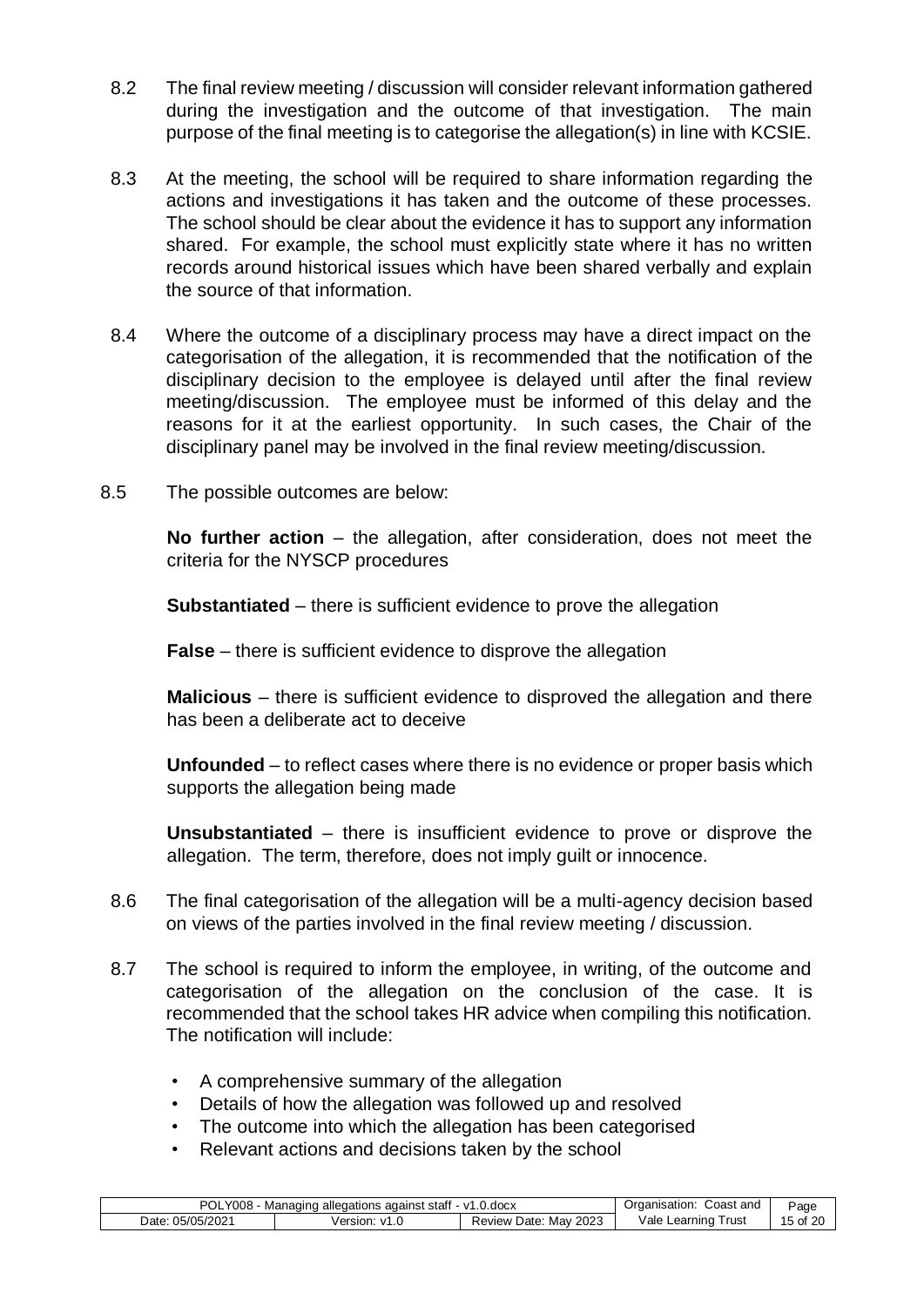- Whether the allegation will be referred to in future references from the school
- How long any records will be retained by the school
- If there will be a referral to DBS and / or any regulatory body by the school
- 8.8 If any individual considers, after the conclusion of a case, that there exists substantial new and/or additional information that was not available at the final review meeting they can write to the LADO Manager. Please see the NYSCP procedures for further information.

# **9. Record Keeping**

- 9.1 Allegations that are found to have been malicious must be removed from the employee's personal file. The employee should be informed what information will be removed and what information will be retained on their personal file and provided with a copy of this (see paragraph 8.7).
- 9.2 In all other cases the details in paragraph 8.7 should be kept on the personal file. The purpose of the record is to:
	- enable accurate information to be given in response to any future request for a reference (see section 10 below)
	- provide clarification in cases where a future DBS disclosure reveals information from the police that an allegation was made but did not result in a prosecution
	- prevent unnecessary reinvestigation if an allegation re-surfaces after a period of time.
- 9.3 Schools are also strongly advised to maintain detailed records of their communications with the employee relating to the case. This should include emails and a record of telephone calls including the date of the call and the issues discussed.
- 9.4 In line with the statutory requirements within KCSIE, the records must be retained until the employee subject to the allegation has reached normal pension age or for a period of 10 years from the date of the allegation if that is longer. This is potentially a longer retention period than is usual for personal files which is a minimum of six years from the date of leaving.
- 9.5 Records relating to allegations against volunteers or those not directly employed must be retained by the school on the same basis, though held on other confidential case files.
- 9.6 There is an additional requirement from the Independent Inquiry into Child Sexual Abuse (IICSA) that no records within the scope of the inquiry should be destroyed. This relates to records in respect of child sexual abuse. However, where the allegation is of physical abuse there needs to be consideration as to if they may have been sexually motivated and, if so, these records must also be retained.

| POLY008<br>. staff<br>$-$ v1.0.docx<br>⊧ alleɑations aɑainst :<br>- Managing |                                 | Coast and<br>Organisation:     | Page                       |                         |
|------------------------------------------------------------------------------|---------------------------------|--------------------------------|----------------------------|-------------------------|
| 05/05/2021<br>Date:                                                          | Version:<br>$\mathbf{v}$<br>۱.۷ | 2023<br>Review<br>Mav<br>Date: | ale/<br>' rust<br>Learning | 16 <sub>of</sub><br>-20 |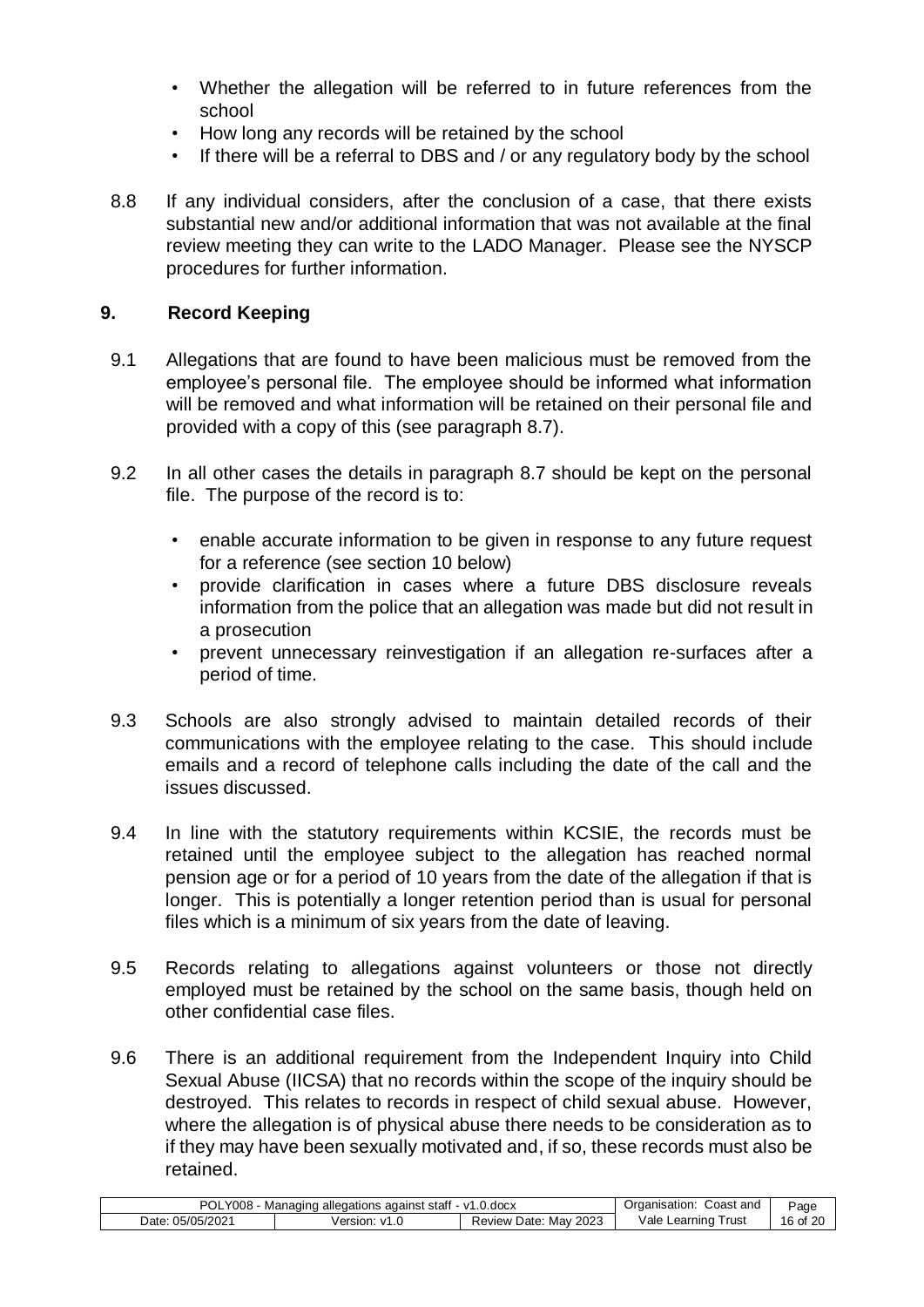9.7 The school should take into account data protection legislation and the requirements detailed above to ensure appropriate records are retained.

#### **10. Employment References**

- 10.1 **Substantiated allegations** must be included in any employment references provided by the school.
- 10.2 The allegation, or history of repeated concerns or allegations, must not be included in references where there has been **no further action** or the outcome was **false, unsubstantiated, unfounded or malicious.**
- 10.3 In every case where possible, employees must be informed of the information which will be included in employment references. This will help avoid future challenge by the employee and it is advisable to draft a form of words at the time of categorisation, and share this with the employee, rather than waiting until a reference request is received in the future.

#### **11. Referral to the DBS and Regulatory Bodies**

#### *Disclosure and Barring Service*

11.1 The school has a legal duty to make a referral to the DBS where the following two conditions are met:

#### **Condition 1**

- the school withdraws permission for a person to engage in regulated activity with children or they are moved to another area of work that isn't regulated activity
- the school would have taken the above action, but the person was redeployed, resigned, retired, or left before a case was concluded

**Condition 2 -** The individual in regulated activity has:

- been cautioned or convicted of a relevant (automatic barring) offence; or
- engaged in relevant conduct in relation to children that has harmed a child or put them at risk of harm; or
- satisfied the harm test in relation to children (i.e. no action or inaction occurred but a risk of harm to a child still exists)
- 11.2 Where the above conditions are met the school has a legal obligation to make a referral to the DBS. This duty to refer applies irrespective of whether another body has made a referral to the DBS in relation to the same person.
- 11.3 A referral to the DBS can be made in the interests of safeguarding children even if the legal conditions are not met. This could include acting on advice of the police or a safeguarding professional, or in situations where there is insufficient evidence to dismiss or remove a person from working with children. The DBS

| וחם<br><b>Y008</b> .<br>. v1<br>.docx<br>stah<br>allegations<br>against<br>Managinc<br>'UL |                 | ∴oast and<br>$n + n$<br>)raanis | ⊵age                     |          |
|--------------------------------------------------------------------------------------------|-----------------|---------------------------------|--------------------------|----------|
| 5/202<br>⊃ate:<br>೧೯/೧೯                                                                    | 'ersion.<br>1.U | 2023<br>Mav<br>Date<br>Review   | √ale<br>_earnınc<br>rust | οf<br>ZU |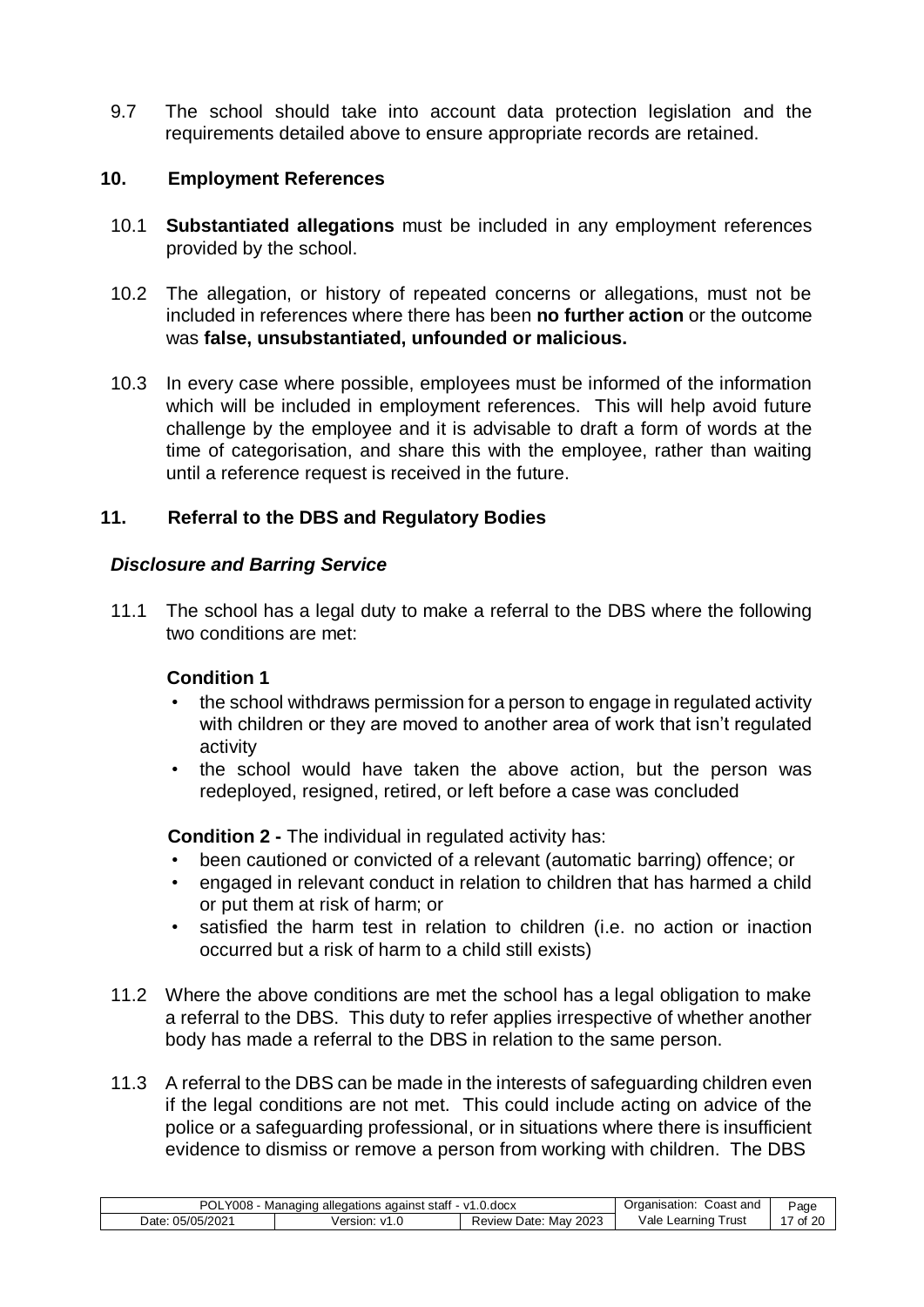are required by law to consider any and all information sent to it from any source.

11.4 The school should consider the relevant employment and data protection implications of taking such action and are strongly advised to take legal/ professional advice in relation to these cases.

# *Regulatory bodies*

11.5 If the employee is a member of a regulatory or professional body the school must consider making a referral if the relevant thresholds are met.

# *Teaching Regulation Agency*

- 11.6 The school has a statutory duty to consider referral of cases involving serious professional misconduct to the Teaching Regulation Agency (TRA). This will usually be considered where a teacher has been dismissed, or would have been dismissed had they not resigned first.
- 11.7 The TRA defines safeguarding as being when an allegation against a teacher is in any way connected to the risk of harm, or actual harm to a child. In such cases they advise referral to the Disclosure and Barring Service. However, if a safeguarding issue also involves misconduct by a teacher, a referral should be made to both the DBS and TRA. TRA and the DBS will consider the misconduct and safeguarding aspects of the case respectively and in parallel.
- 11.8 When considering whether to bar a teacher, the criteria used by the DBS differ from those used by the TRA. Where the DBS has decided a case does not meet its criteria for barring, the TRA can still decide to refer the case to a professional conduct panel for its consideration.
- 11.9 Cases should usually be referred to the TRA when they have been concluded, however, in cases where there has been a particularly serious allegation and there is a risk that the individual may be teaching elsewhere, the school may apply for an interim prohibition order. The Secretary of State has the power to impose an interim prohibition order if he/she considers that it is necessary in the public interest to do so.

# **12. Allegations against people who are not employees**

12.1 There are often situations where people work within the school but are not directly employed e.g. agency supply staff, consultants, employees of other agencies such as the NHS, etc. Additionally, issues may be raised against employees who have left the employment of the school and now work elsewhere (please see paragraph 4.7 regarding historic allegations). If an allegation is made against any such individual, then the NYSCP procedures will apply and the issue should be reported to the LADO in the same way.

| POL<br>Y008<br>.docx<br>allegations<br>against<br>Managin<br>stati<br>v |                      | Coast and<br>Organisation:    | Page                     |                |
|-------------------------------------------------------------------------|----------------------|-------------------------------|--------------------------|----------------|
| /05/202<br>י/ הר<br>⊃ate <sup>∙</sup>                                   | Version <sup>®</sup> | 2023<br>Mav<br>Date<br>Review | Vale<br>rust<br>Learninc | 18<br>20<br>οt |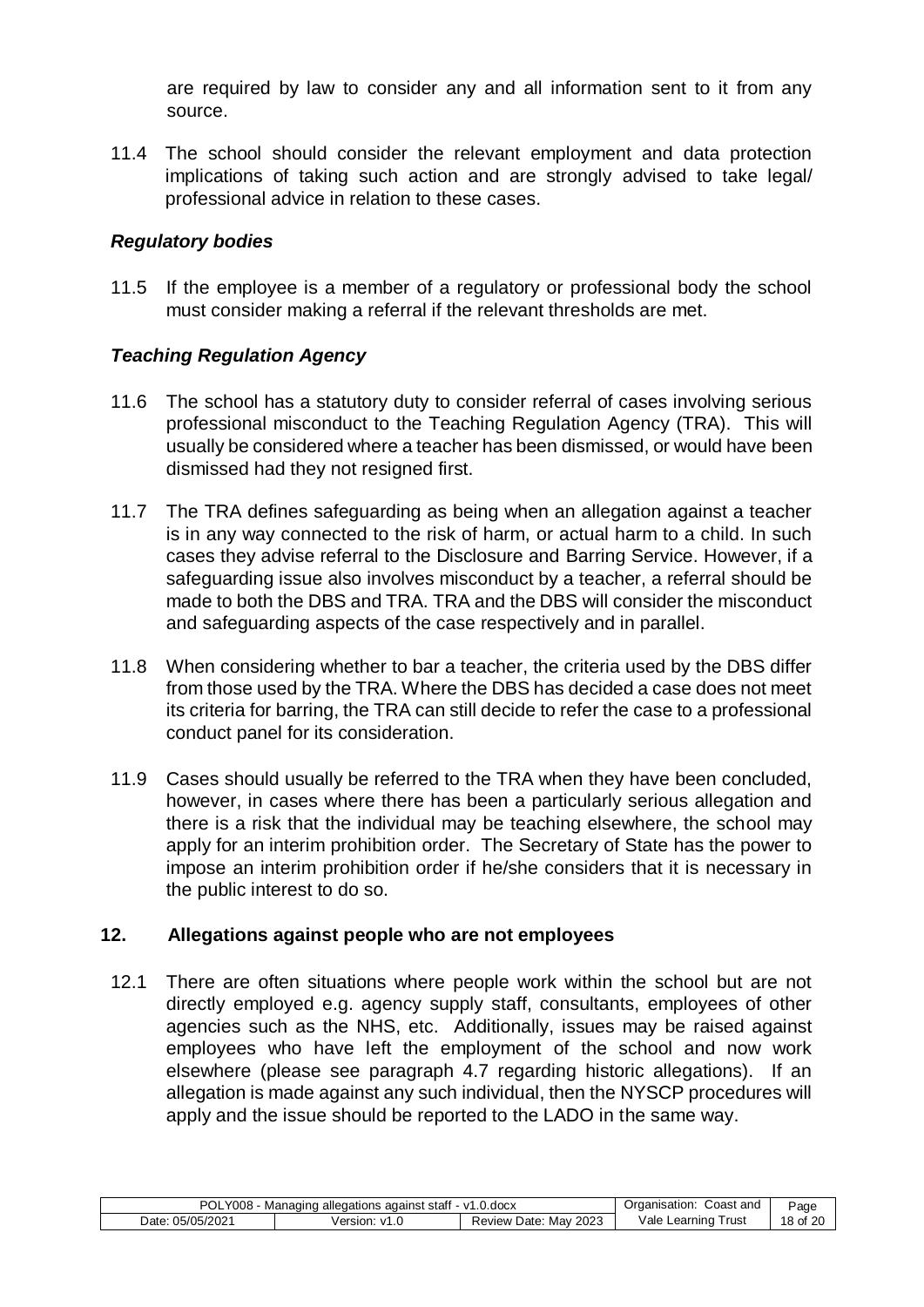# **Supply staff**

- 12.2 KCSIE states that where an allegation is made against a supply worker engaged by school, the school should ensure allegations have been dealt with properly and in no circumstances decide to cease to use a supply teacher due to safeguarding concerns, without finding out the facts and liaising with the LADO to determine a suitable way forward and outcome.
- 12.3 The school's internal procedures (e.g. disciplinary) do not apply to these individuals but the school will usually take the investigative lead because agencies do not have direct access to children or school staff, so they will be unable to gather the facts or have the relevant information for the purposes of the referral. Notification of the allegation to the individual's employer should take place following discussion with the LADO. The Agency should receive an explanation of the process for managing the allegation, be updated on progress and invited to meetings, as appropriate. Schools should also discuss with the employing agency whether it is appropriate to suspend or redeploy them to another part of the school, or alternative school, whilst they carry out their investigation. On conclusion of a case, it should be considered whether the criteria have been met to refer to regulatory bodies and/or the DBS and agreed who is to make the referral.

#### *Volunteers*

- 12.4 As stated in paragraph 2.1 above, the NYSCP procedures apply to volunteers working within the school, including members of the Governing Body. The school's internal procedures (e.g. disciplinary) also do not apply where an allegation is made against a volunteer. However, the school must ensure that the necessary investigations and considerations are undertaken to:
	- enable the allegation to be categorised
	- allow a determination to be made regarding whether the criteria have been met for referral to the DBS
	- allow for the provision of accurate employment references to be provided if relevant

#### **13. Resignations and Settlement Agreements**

- 13.1 In all cases covered by the NYSCP procedures, the school must make every effort to reach a conclusion even if:
	- the individual refuses to co-operate, having been given a full opportunity to answer the allegation;
	- it may not be possible to apply any disciplinary sanctions if a person's period of notice expires before the process is complete.
- 13.2 The fact that a person tenders his or her resignation or ceases to provide their services must not prevent an allegation from being followed up in accordance with the NYSCP procedures. It may be difficult to reach a conclusion in those circumstances, and it may not be possible to apply any disciplinary sanctions if

| POLY008<br>1 allegations against staff - v1.0.docx<br>Managino |                        | Coast and<br>:Jraanisation     | Page                           |       |
|----------------------------------------------------------------|------------------------|--------------------------------|--------------------------------|-------|
| 05/05/2021<br>Date:                                            | Version:<br>$\sqrt{1}$ | 2023<br>Mav<br>Review<br>⊤Date | √ale I<br>' rust<br>∟earnıng ' | 19 of |